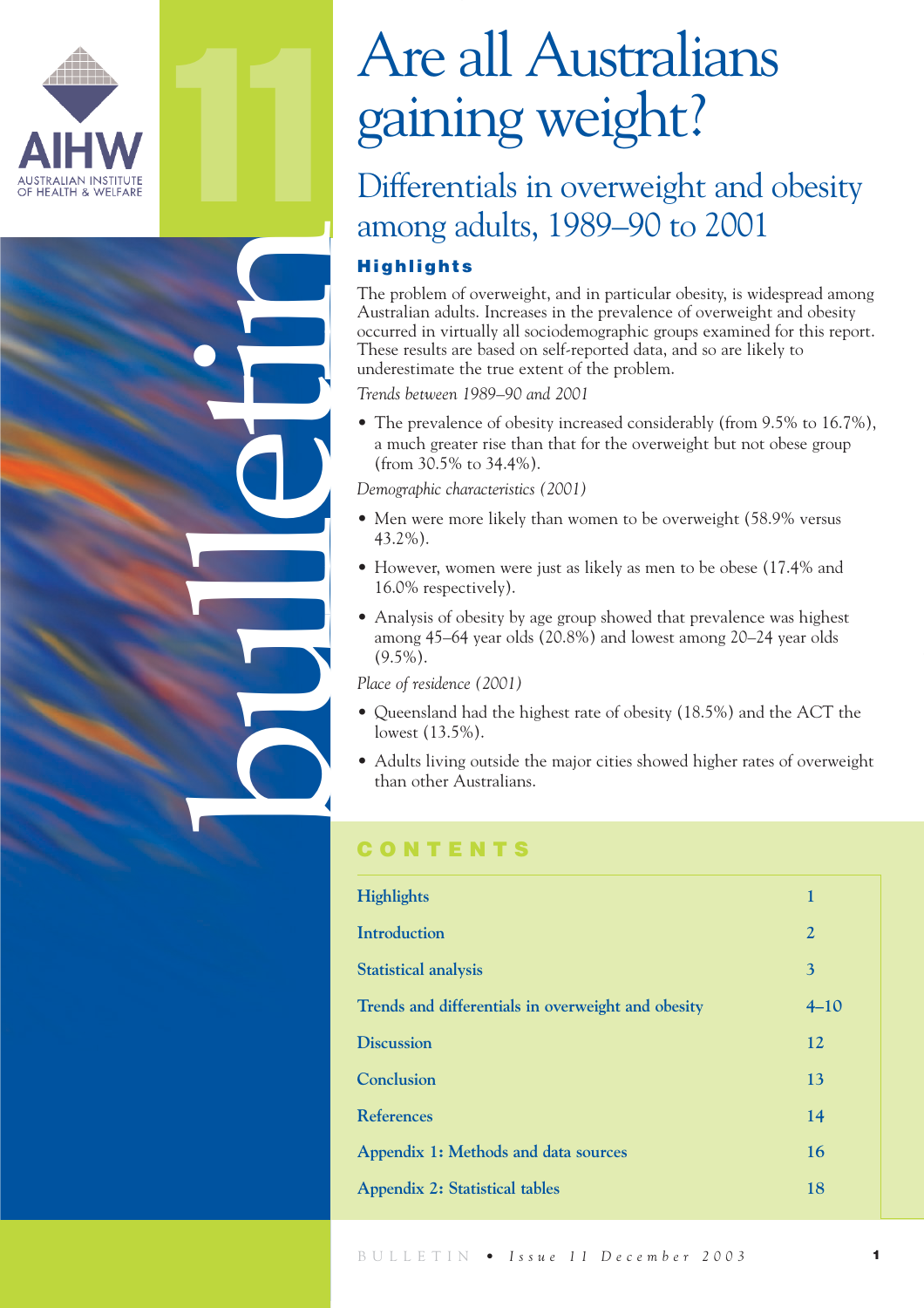### *Socioeconomic status (2001)*

- Women in the most disadvantaged socioeconomic group had nearly double the rate of obesity (22.6%) of those in the most advantaged group (12.1%).
- Men in the most disadvantaged group were also more likely to be obese than those in the most advantaged group (19.5% compared with 12.7%).
- Australians who were employed were more likely than those who were not in the labour force to be overweight.

*Aboriginal and Torres Strait Islander people (1995 and 2001)*

• Indigenous Australians living in non-remote areas showed almost double the rate of obesity of other Australians living in similar locations.

*Ethnic background (2001)*

• Australian-born adults showed a higher prevalence of overweight and obesity than their overseas-born counterparts.

### **Introduction**

Overweight, and in particular obesity, is an escalating public health problem in Australia, with analysis of survey data collected over the period 1980 to 2001 showing an alarming increase in prevalence (AIHW: Dixon & Waters 2003).

Overweight is a condition of excess body fat that results from a sustained energy imbalance (WHO 2000). This occurs when dietary energy intake exceeds energy expenditure over a period of time, resulting in weight gain. Excess body fat increases the risk of developing a range of health problems, including Type 2 diabetes, cardiovascular disease, high blood pressure, certain cancers, sleep apnoea, osteoarthritis, and psychological and social problems. Recent estimates suggest that levels of overweight and obesity have increased alarmingly not only in Australia but also in many other industrialised countries over the past two decades (AIHW 2002; Freedman et al. 2002; Schoenborn et al. 2002). While the international literature demonstrates a consistent trend towards increasing overweight and obesity, there are clear differences in the sociodemographic groups at risk (Paeratakul et al. 2002).

While obesity is associated with a moderate to very severe risk of comorbidities, being overweight but not obese is also associated with an increased risk of comorbidities (WHO 2000). This continuum of risk can be illustrated by the relationship between the relative risk of mortality and the degree of overweight (measured using body mass index (BMI)). That is, there are continuous graded increases in the relative risk of mortality as BMI increases. More people are affected by being overweight but not obese than by obesity, and so these groups both have a significant public health impact. Therefore, in this report we have analysed overweight but not obese and overweight (which includes obesity) in addition to obesity (see Box 1).

This bulletin presents the results of analyses of the prevalence of overweight and obesity for a range of different subgroups of Australian adults over the period 1989–90 to 2001. These comparisons between subgroups are referred to as differentials. The characteristics examined include basic demographic details (age and sex), place of residence, socioeconomic status, Aboriginal and Torres Strait Islander status and ethnicity. Some of the questions addressed are: Are all major population subgroups affected by overweight and obesity? Are some groups affected more than others? Have any groups escaped the epidemic or have rates remained steady? Understanding sociodemographic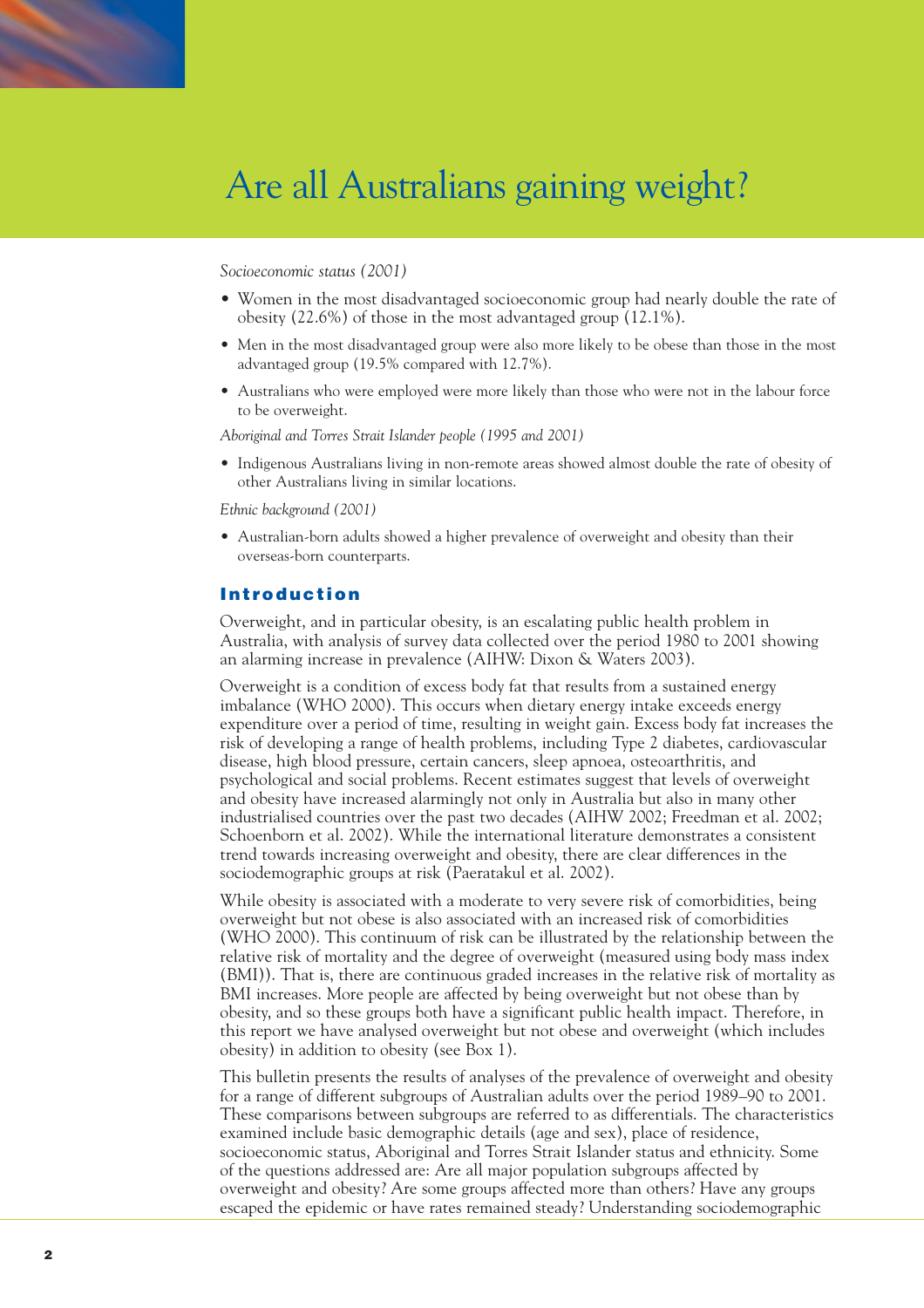patterns in the prevalence of overweight and obesity helps to focus policy and programs when addressing this increasing problem.

This bulletin complements other work produced by the Australian Institute of Health and Welfare (AIHW) on overweight and obesity in Australia. A previous bulletin examined trends among Australian adults and compared these results with international data (AIHW: Dixon & Waters 2003). A future bulletin will examine the health-related characteristics of overweight and obesity. Together, these bulletins provide data on the growing problem of overweight and obesity in Australia and its distribution across the population.

### **Statistical analysis**

The statistics presented here are based on BMI (see Box 1), calculated using selfreported height and weight collected in the 1989–90, 1995 and 2001 Australian Bureau of Statistics (ABS) National Health Surveys (NHS). The NHS are a series of surveys of representative samples of the household population of Australia, and include questions on reported height and weight.

### Box 1: Classifying overweight and obesity

The most common population-level measure of overweight and obesity is the body mass index (BMI). BMI is an index of weight relative to height, and is calculated by dividing weight in kilograms by the square of height in metres (kg/m<sup>2</sup>).

For adults (people aged 18 years and over), overweight is defined as a BMI of 25 or more, with obesity defined as a BMI of 30 or more. These classifications are based primarily on the association between BMI and mortality, and are the standard recommended by the World Health Organization (WHO) (for more information, see AIHW: Dixon & Waters 2003).

In this bulletin, we have analysed:

- overweight ( $BMI \geq 25$ )
	- overweight but not obese  $(25 \leq BMI \leq 30)$  (known as preobese by WHO)
	- obese (BMI  $\geq$  30).

For children and adolescents, a separate classification of overweight and obesity based on age and sex is recommended as height and body composition are continually changing.

*Source:* WHO 2000.

The limitations of self-reported height and weight data are well recognised. In particular, respondents tend to under-report their weight and over-report their height, leading to an underestimation of the true prevalence of overweight and obesity. Also, self-reported height and weight depend on a respondent's knowledge of current height and weight, and these vary over time. Despite these limitations, BMI calculated from self-reported height and weight has proven useful for examining trends as well as the distribution of overweight and obesity across different population subgroups (ABS 1998a; AIHW: Dixon & Waters 2003; AIHW: Waters 1993; Flood et al. 2000; Schoenborn et al. 2002).

The ability of BMI to accurately reflect body fatness should also be considered when interpreting BMI results in population studies (Gallagher et al. 1996). While BMI is reasonably correlated with body fat in most people, it does not distinguish between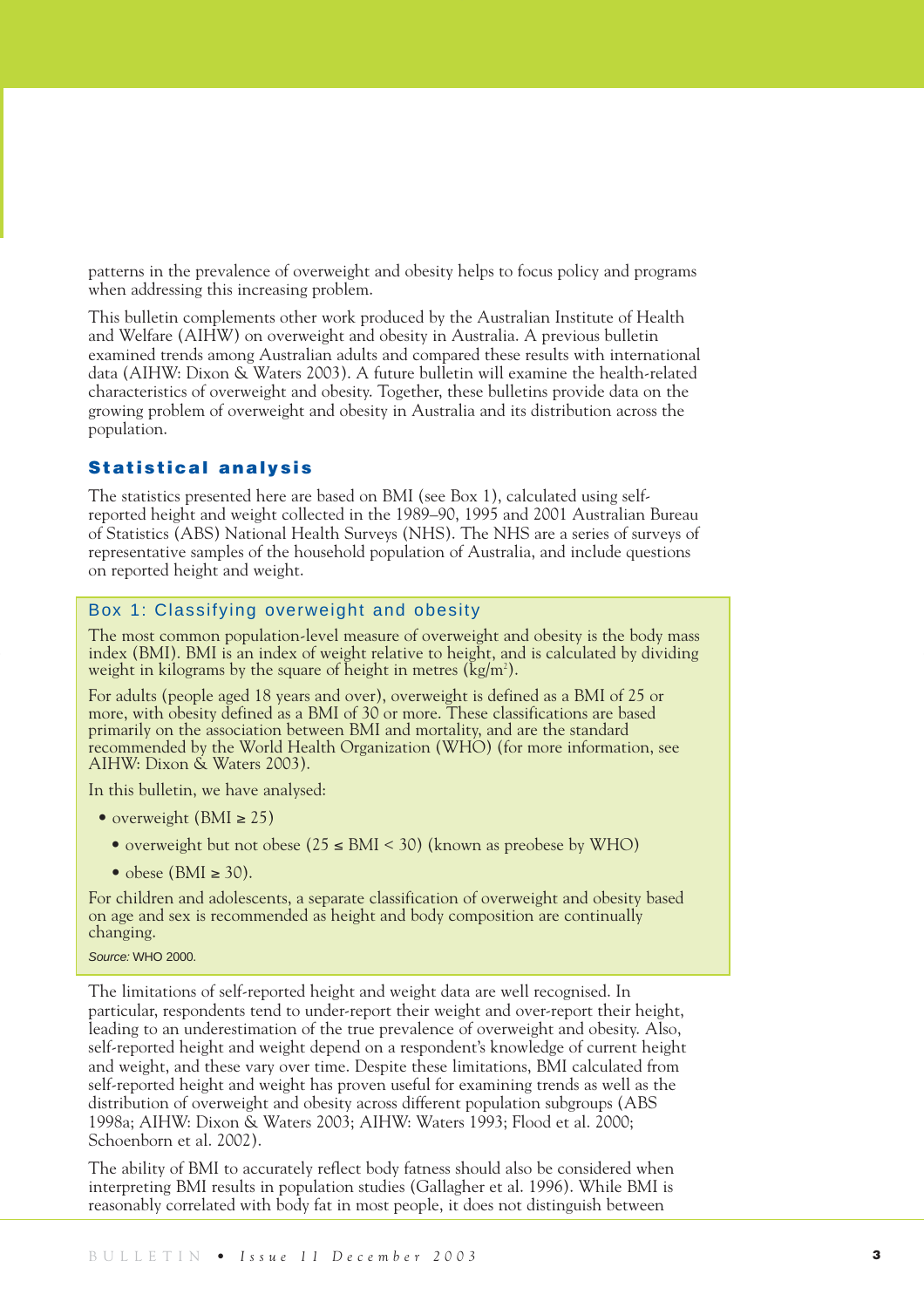

weight due to muscle and weight due to fat (WHO 2000). As a result, a given BMI may not correspond to the same degree of fatness in different individuals and populations.

Since the NHS are a series of cross-sectional surveys, movements in estimates over time could be partly due to changes in the survey design. Although it is possible to identify statistical associations between variables, causal relationships cannot be inferred on the basis of these cross-sectional data alone. The primary purpose of the analyses reported here is to document differences in the prevalence of overweight and obesity for adult Australians across various population characteristics.

Despite these limitations, the NHS are a valuable resource for analysing patterns in weight distribution between population groups and over time. These nationally representative surveys use similar sampling and reporting methods, and so, in lieu of longitudinal data, give a good indication of the changing weight status of the Australian population. More information on the NHS and the variables analysed is in Appendix 1.

All analyses in this bulletin are for adults aged 20 years and over, with the exceptions of analyses by labour force status (20–64 years) and Aboriginal and Torres Strait Islander status (18 years and over). All results, other than those by age group, are agestandardised to the 2001 Australian population.

### **Trends and differentials in overweight and obesity**

Data from the 1989–90, 1995 and 2001 NHS show an alarming rise in the prevalence of overweight and obesity among Australian adults. In 2001 an estimated 51.1% of Australians aged 20 years and over were overweight. This is a marked increase from 1989–90 when the prevalence of overweight was 40.0%. Of particular concern is the jump in obesity prevalence, from 9.5% in 1989–90 to 16.7% in 2001 (Table A1). Because of the nature of self-reported data, these figures may underestimate the true extent of overweight and obesity in this country.

Between 1989–90 and 2001 the prevalence of overweight increased by more than a quarter (28%). Overweight but not obese rose by 13% (from 30.5% to 34.4%), while obesity increased by 76%. This reflects a shift in the whole distribution of BMI towards



**Figure 1.1: Change in distribution of BMI, males,**

### **Figure 1.2: Change in distribution of BMI, females, 1989–90 to 2001**

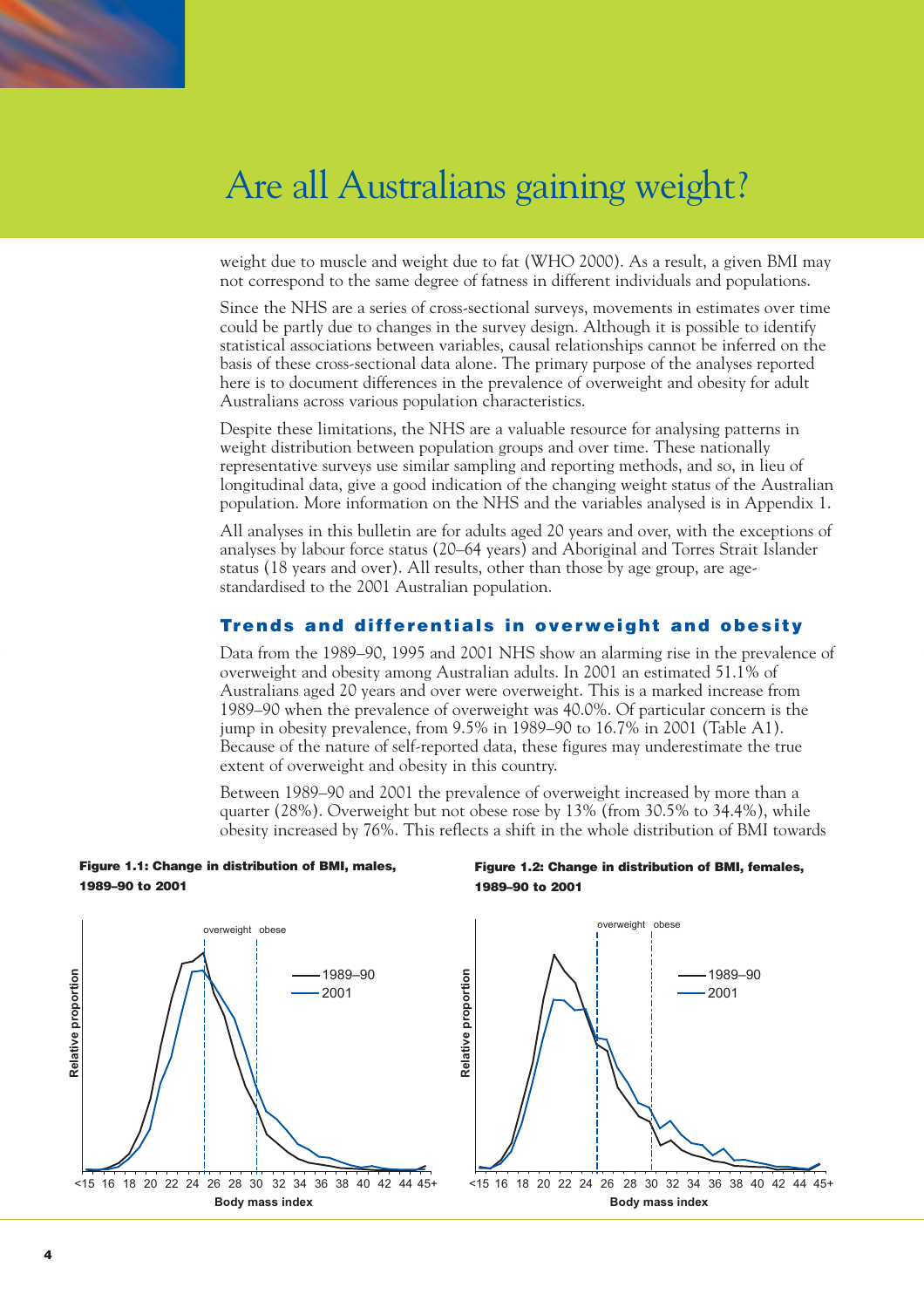higher BMI, as illustrated in Figures 1.1 and 1.2, suggesting that the whole population has gained weight.

The following analyses show that the problem of increasing overweight and obesity is widespread, but the patterns vary across population subgroups. In addition to sex and age, levels of overweight and obesity vary according to socioeconomic status, Aboriginal and Torres Strait Islander status and ethnic background.

### **Comparisons by sex**

Between 1989–90 and 2001, levels of overweight and obesity increased in both men and women. Among women, the prevalence of overweight jumped by almost a third, from 33.1% to 43.2%. In comparison, the percentage of overweight men rose by about a quarter, from 46.7% to 58.9% (Table A1). Interestingly, the rise in obesity prevalence over the period was greater for men (an 82% increase) than for women (a 71% increase).

In all three surveys, far more men than women were in the overweight but not obese category. In 2001, 42.9% of men compared with 25.8% of women were overweight but not obese, while in 1989–90 the proportions were 37.9% and 22.9% respectively (Figure 2). However in 1995 and 2001, women were just as likely to be obese as men (about 1 in 6 for both sexes in 2001). These findings are similar to those of recent studies in the United States of America (Flegal et al. 2002; Schoenborn et al. 2002) and Canada (Torrance et al. 2002).





#### *Notes*

1. Age-standardised to the 2001 Australian population.

2. Error bars indicate 95% confidence intervals for the prevalence of overweight (BMI ≥ 25).

*Source:* AIHW analysis of the 1989–90, 1995 and 2001 ABS National Health Surveys.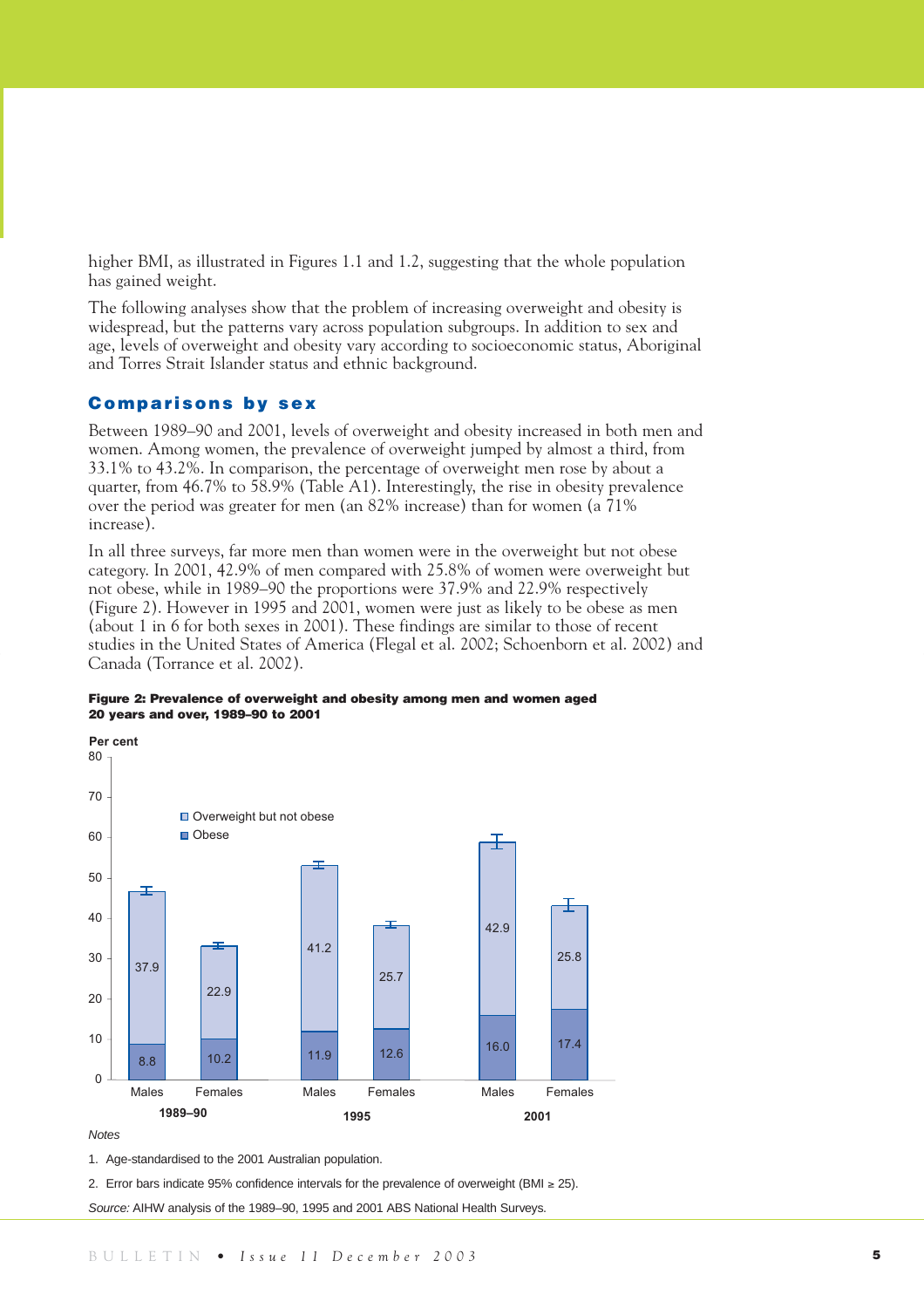### **Comparisons by age**

The prevalence of overweight and obesity increases markedly with age through to 64 years in both men and women, with a decrease in later years. A recent study of obesity trends in older Australians also showed overweight and obesity being most common in middle to late adulthood and declining thereafter (AIHW: Bennett in press). Prevalence of overweight was highest among 45–64 year olds and lowest among 20–24 year olds (60.3% compared with 33.2% in 2001)(Table A2). Among adults aged 45–64 years, almost 7 in 10 men (67.2%) and more than 5 in 10 women (53.1%) were overweight in 2001. Similar age patterns have been reported recently in the United States of America (Flegal et al. 2002; Schoenborn et al. 2002).

The prevalence of obesity was also greatest in the 45–64 year age group across the three surveys, with 20–24 year olds showing the lowest rates. In 2001, men aged 45–64 years were almost twice as likely as the youngest men to be obese (19.5% compared with 9.8%). Among women in 2001, the prevalence of obesity in 45–64 year olds (22.2%) was more than twice that reported in 20–24 year olds (9.1%) (Figure 3). Across the age groups, men and women aged 20–24 years were also significantly less likely to be overweight but not obese.

Despite their relatively low levels of obesity, 20–24 year olds had the most striking increase in obesity prevalence over time (more than doubling from 4.4% in 1989–90 to 9.5% in 2001) (Table A2). Similarly, the greatest relative increase in the prevalence of overweight but not obese over the period was among adults aged 20–24 years (from 18.4% to 23.8%).

A longitudinal study of Australian adults aged 35–69 years at baseline found that people gained weight regardless of their sociodemographic characteristics (Ball et al. 2003a). People aged 30–44 years gained the most weight of the age categories considered, while those in the older age groups gained the least. This may in part explain the observed increase in obesity rates up to ages 45–64 years and the subsequent decline for people aged 65 years and over (Figure 3).





*Source:* AIHW analysis of the 2001 ABS National Health Survey.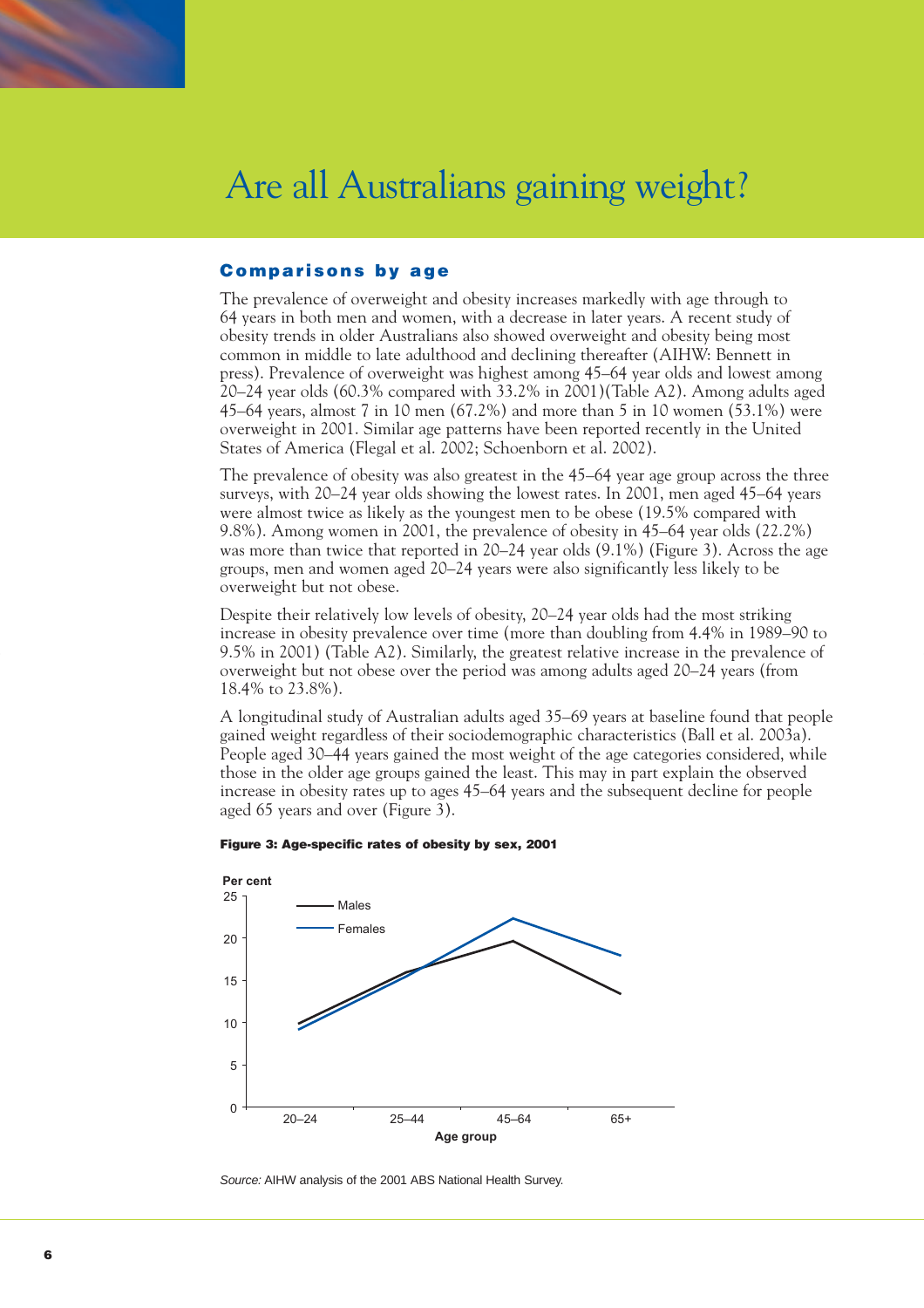### **Comparisons by place of residence**

Adults in all states and the Australian Capital Territory (ACT) showed similar increases in the prevalence of overweight and obesity from 1989–90 to 2001. Across the three surveys, residents living in the ACT generally had the lowest rates of overweight (Table A3). Note that data for the Northern Territory were not available.

The highest rate of obesity in 2001 was in Queensland, at 18.5%. This was significantly higher than in the ACT, Victoria and Western Australia (WA), with the ACT having the lowest rate at 13.5%. The prevalence of overweight but not obese was similar for all states and the ACT, ranging from 33.9% in New South Wales to 35.2% in WA in 2001.

The regional classification used in this analysis consisted of three categories: major cities of Australia, inner regional Australia and remainder. These categories are derived from the Australian Standard Geographical Classification (see Appendix 1).

Adults living in the major cities were less likely than adults living in inner regional Australia or other areas to be overweight in 2001 (49.6% compared to 54.1% and 55.2% respectively)(Table A4). This difference was more evident for females than males.

Analysis of the Women's Health Australia project found that a greater proportion of women aged 45–49 years living in remote areas were severely obese (BMI > 40) (Brown et al. 1998).

### **Comparisons by socioeconomic status**

Many characteristics contribute to overall socioeconomic status, such as education, employment status and marital status, and different components may be important in their relationship with obesity (Ball et al. 2002). A literature review of the relationship between socioeconomic status and obesity revealed that they were strongly inversely related for women in developed countries (Sobal & Stunkard 1989). That is, the lower a woman's socioeconomic status, the more likely she is to be obese. However, the same review found inconsistent results for men.

Various methods are used for measuring socioeconomic status and body weight, and these can affect the observed relationship (Ball et al. 2002). In the following analyses of the prevalence of overweight and obesity by socioeconomic status, various characteristics of socioeconomic status have been considered in isolation. It should be noted that these factors are not necessarily independent.

### Socioeconomic disadvantage

In this section, socioeconomic disadvantage has been measured using the area-based Socioeconomic Indexes for Areas (developed by the ABS). These indexes reflect the socioeconomic characteristics of the area in which an individual lives, rather than being a direct measure of each individual's socioeconomic status. The index is presented here in five equal groups, known as quintiles. The first quintile corresponds to the most disadvantaged group and the fifth quintile to the least disadvantaged (or most advantaged) group. An area in the most disadvantaged group would have a smaller proportion of households with high incomes, tertiary education, employees in skilled occupations, and other similar characteristics (ABS 1998b).

Australians in the most advantaged group in 2001 showed the lowest prevalence of overweight (46.3%), which was significantly less than among the three least advantaged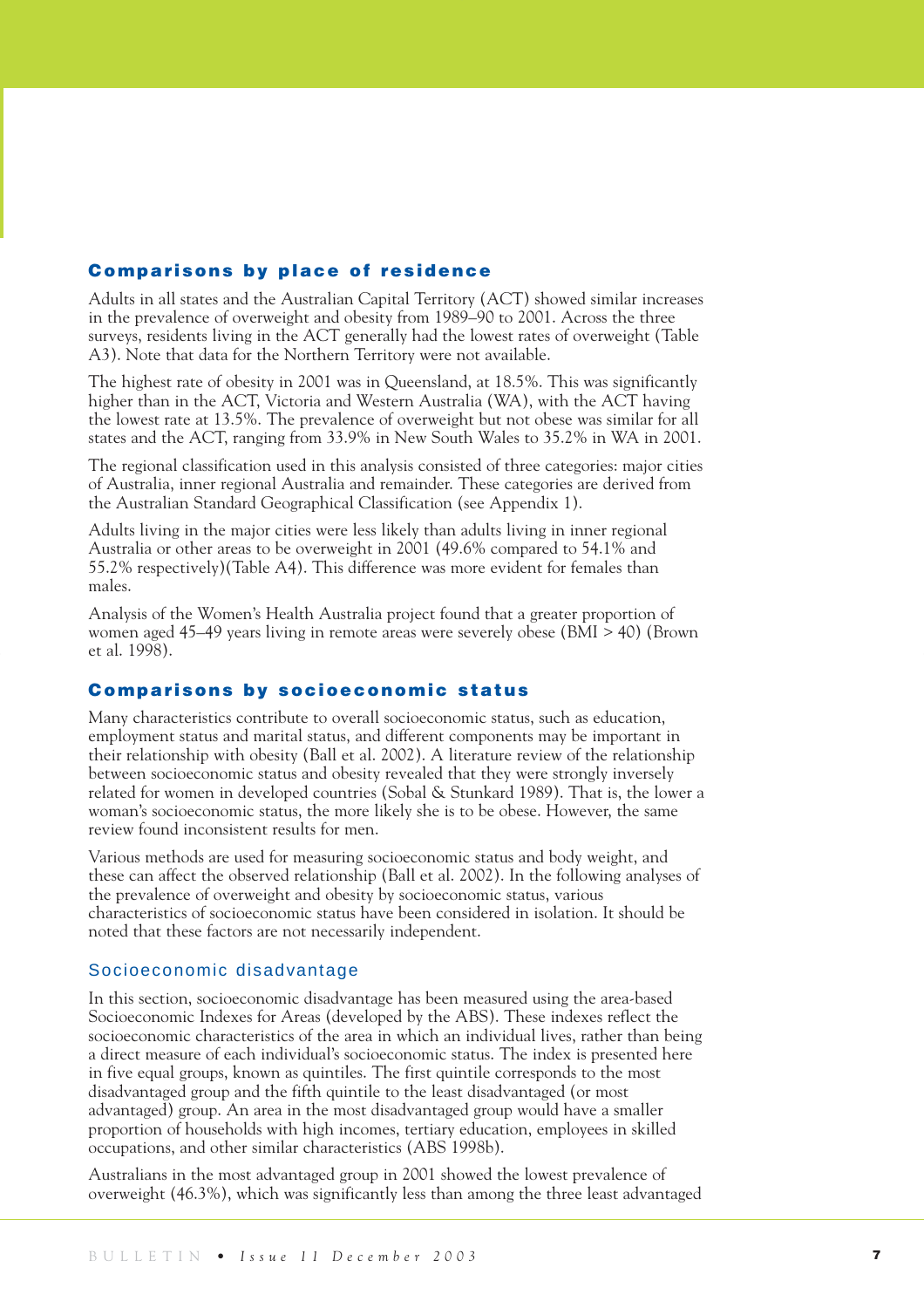

groups. There was little variation between the first (most disadvantaged) to fourth quintiles (Table A5).

The most marked difference between the fifth (least disadvantaged) quintile and the remaining groups was seen in obesity. In 2001, one in eight people (12.5%) in the fifth quintile were obese compared to one in five people (21.1%) in the first quintile. This compares to 9.4% of persons in the fifth quintile and 15.7% of persons in the first quintile being classified as obese in 1995. These two groups represent the extremes of overweight and obesity in both 1995 and 2001. Rates of overweight but not obese remained fairly steady for each quintile between 1995 and 2001, while the prevalence of obesity increased for each quintile of socioeconomic disadvantage.

Analysis of the results by sex supports previous reports of an inverse relationship between socioeconomic status and obesity in women. Australian women in the most advantaged group in 2001 had markedly lower rates of obesity at 12.1% than women in the most disadvantaged group (22.6%). Similarly for overweight, the prevalence for women in the fifth quintile was 37.6%, and for women in the first quintile 46.8%. The same relationship was observed in rates of overweight for women in 1995 (Figure 4).

The inverse relationship between socioeconomic status and obesity was also evident for males. Men in the most advantaged group had significantly lower rates of obesity (12.7% in 2001) than their counterparts in the most disadvantaged group (19.5% in 2001)(Figure 4). There was little difference in the rates of overweight for men in the five socioeconomic groups, in either 1995 or 2001.

#### **Figure 4: Prevalence of overweight and obesity among men and women aged 20 years and over in the most and least disadvantaged quintiles of socioeconomic disadvantage, 1995 to 2001**



#### *Notes*

1. Age-standardised to the 2001 Australian population.

2. Error bars indicate 95% confidence intervals for the prevalence of overweight (BMI  $\geq$  25).

*Source:* AIHW analysis of the 1995 and 2001 ABS National Health Surveys.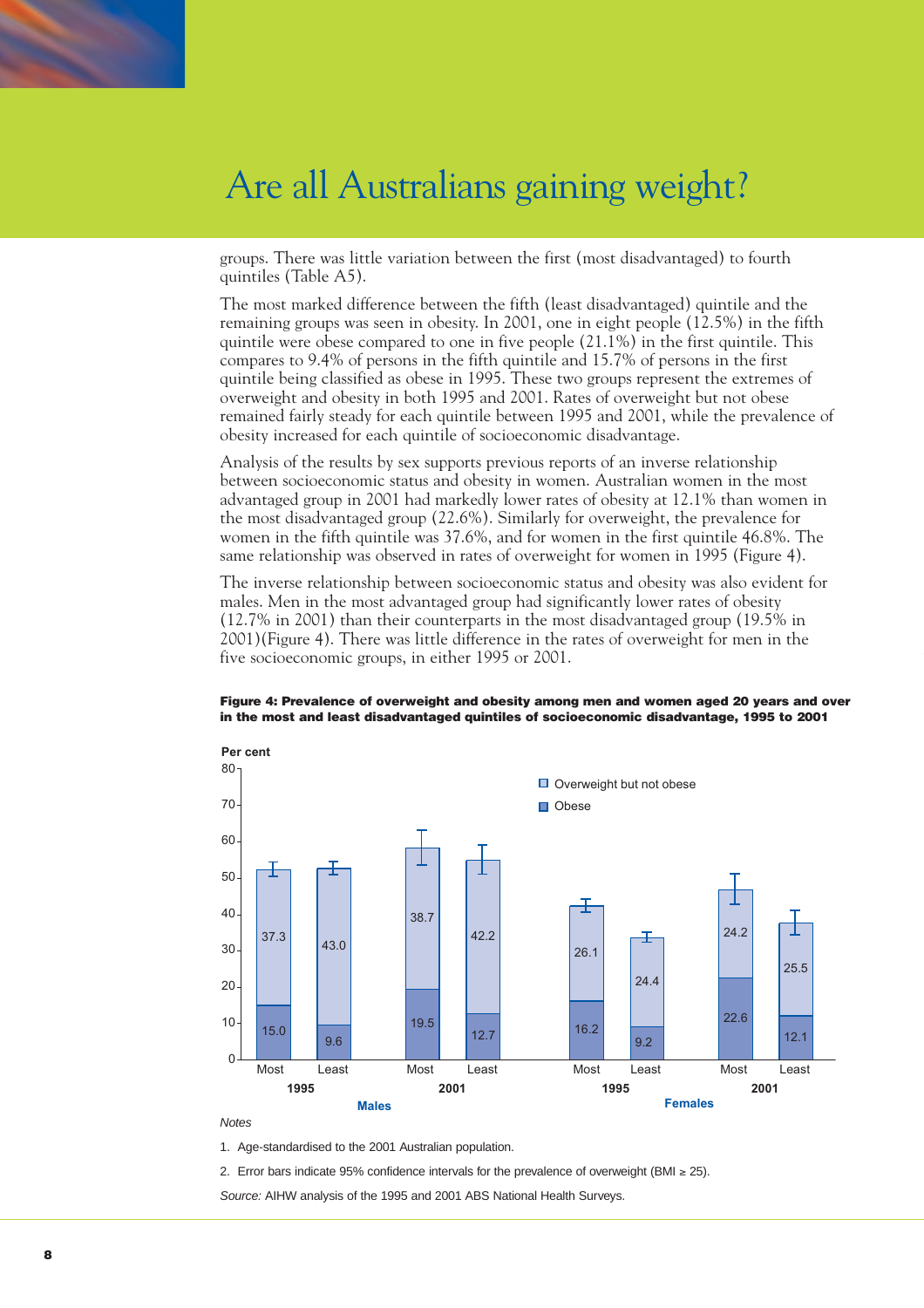### Education

In 2001, 19.0% of Australians without post-school qualifications were categorised as obese compared to 14.9% of those with post-school qualifications (Table A6). This pattern was seen for both males and females, and has continued since 1989–90.

Prevalence rates of overweight for Australians with or without post-school qualifications were similar in 2001 (50.4% and 52.3% respectively). This is a change from 1989–90 when people with post-school qualifications reported a lower prevalence of overweight (37.8%) than those without post-school qualifications (41.9%). There was little difference in the rates of overweight but not obese between the two groups.

The relationship between obesity and level of educational attainment has been noted in several other studies. In the United States of America, the prevalence of obesity in 2001 was highest for people who had the least amount of education (Mokdad et al. 2003). A Spanish study spanning three cross-sectional surveys between 1987 and 1997 found that rates of obesity were greatest for the lowest level of education attained (Gutierrez-Fisac et al. 2002). Similarly, a Finnish study of four cross-sectional surveys between 1982 and 1987 found that education was a strong determinant of obesity, where mean BMI was lowest among people with the highest education. This relationship was more pronounced for women (Lahti-Koski et al. 2000).

### Labour force status

Analysis of overweight and obesity by labour force status used the standard ABS categories of employed, unemployed and not in the labour force (see Appendix 1 for more detail).

Rates of obesity in the three categories were similar in 2001. This was despite obesity in 1989–90 and 1995 being more prevalent among the unemployed and those not in the labour force than among the employed (Table A7). It is not known whether there was a real change in obesity rates between labour force categories, or if the 2001 results were affected by the reduction in the sample size (making it more difficult to observe differences). This is considered in more detail in the discussion.

Australians who were employed in 2001 were more likely than those who were not in the labour force to be overweight, with the difference being mainly due to overweight but not obese. Unemployed persons had a comparable rate of overweight to those not in the labour force (Table A7).

Rates of obesity increased within each of the three categories of labour force status over the three survey periods, with the largest relative increase being seen in the employed (from 8.5% in 1989–90 to 16.2% in 2001).

While Australian data did not demonstrate a significant difference in the rates of overweight and obesity between the employed and unemployed, a Finnish study found that obesity was associated with long-term unemployment in women (Sarlio-Lahteenkorva & Lahelma 1999).

Although out of the scope of this analysis, many other studies that have looked at the relationship between employment status and obesity have focused on the variation between people in different types of jobs. Category of occupation has been found to have a significant relationship with rates of obesity for women in particular. For example, men and women in managerial or professional positions were less likely to be overweight than those in lower status occupations (Ball et al. 2002, 2003b; Galobardes et al. 2000; Wardle et al. 2002).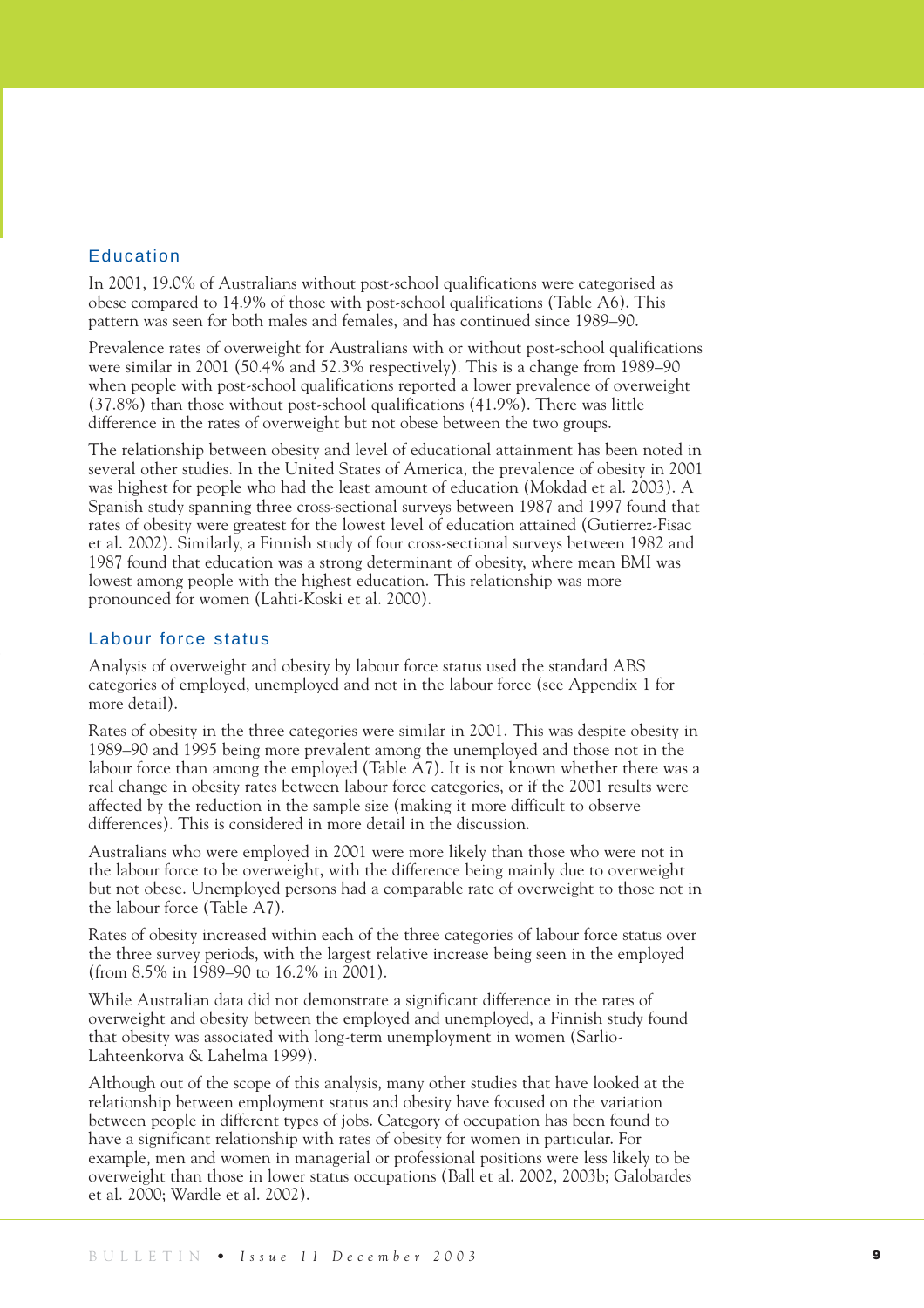

### Income

Analysis of the prevalence of overweight by quintiles of equivalent income in 2001 did not show any important differences between any of the income groups. However, in regard to obesity, the group with the highest equivalent income showed the lowest rate of obesity at 14.3%, this being significantly different from those in the first (least equivalent income) and second quintiles (both at 19.1%) (Table A8).

This is a similar result to those seen in the United States of America and Finland, where overweight and obesity are more common among people with a lower family income (USDHHS 2001; Sarlio-Lahteenkorva & Lahelma 1999).

Analysis of the 1999–2000 Australian Diabetes, Obesity and Lifestyle Study (Cameron et al. 2003) found that women with lower weekly incomes were more likely to be obese. Obesity rates for men did not change with weekly income.

### **Comparisons by Aboriginal and Torres Strait Islander status**

Analysis of data reported in the *National Health Survey: Aboriginal and Torres Strait Islander Results, Australia, 2001* (ABS 2002), indicated a marked rise in obesity among both Indigenous people and other Australians over the period 1995 to 2001, with no notable change in overweight but not obese (Figure 5). The prevalence of overweight but not obese was similar for Aboriginal and Torres Strait Islander people and other Australians in 2001 (32% and 34% respectively). However, Indigenous people are much more likely to be obese—and this disparity has increased substantially. In 1995, 24% of Aboriginal and Torres Strait Islander people aged 18 years and over were obese, compared with 12% of other Australians of the same age. In 2001, almost one-third (31%) of Indigenous people were considered obese. This compared unfavourably with 16% of other Australians in 2001 (Table A9).

These data are from non-remote areas only and should therefore be interpreted cautiously. In addition, the use of the current BMI references may underestimate the health burden of obesity among Aboriginal and Torres Strait Islander people, especially given their propensity to abdominal obesity. It has been suggested that a healthy BMI range for Indigenous Australians may be as low as 17–22 (WHO 2000).

### **Comparisons by ethnic background**

Previous studies have noted a relationship between place of birth and weight status (English & Bennett 1985; Goldblatt et al. 1965). Ethnicity has also been found to be related to the prevalence of overweight and obesity (Mokdad et al. 2003; Racette et al. 2003; Wardle et al. 2002). The international literature has attributed some of the rise in overweight and obesity to changes in the racial and ethnic composition of populations due to immigration (Torrance et al. 2002).

Although ethnicity is associated with socioeconomic status, the relationship between these two demographic characteristics is complex, and their components have been shown to be independent factors influencing BMI (Sundquist & Johansson 1998; Wardle et al. 2002).

Australian-born people showed a higher prevalence of overweight (52.6%) than their overseas-born counterparts (46.5%) in 2001. This pattern was also seen in 1995, although the difference was not as marked, and in 1989–90 no difference was observed. These patterns were also seen with regard to obesity (Table A10).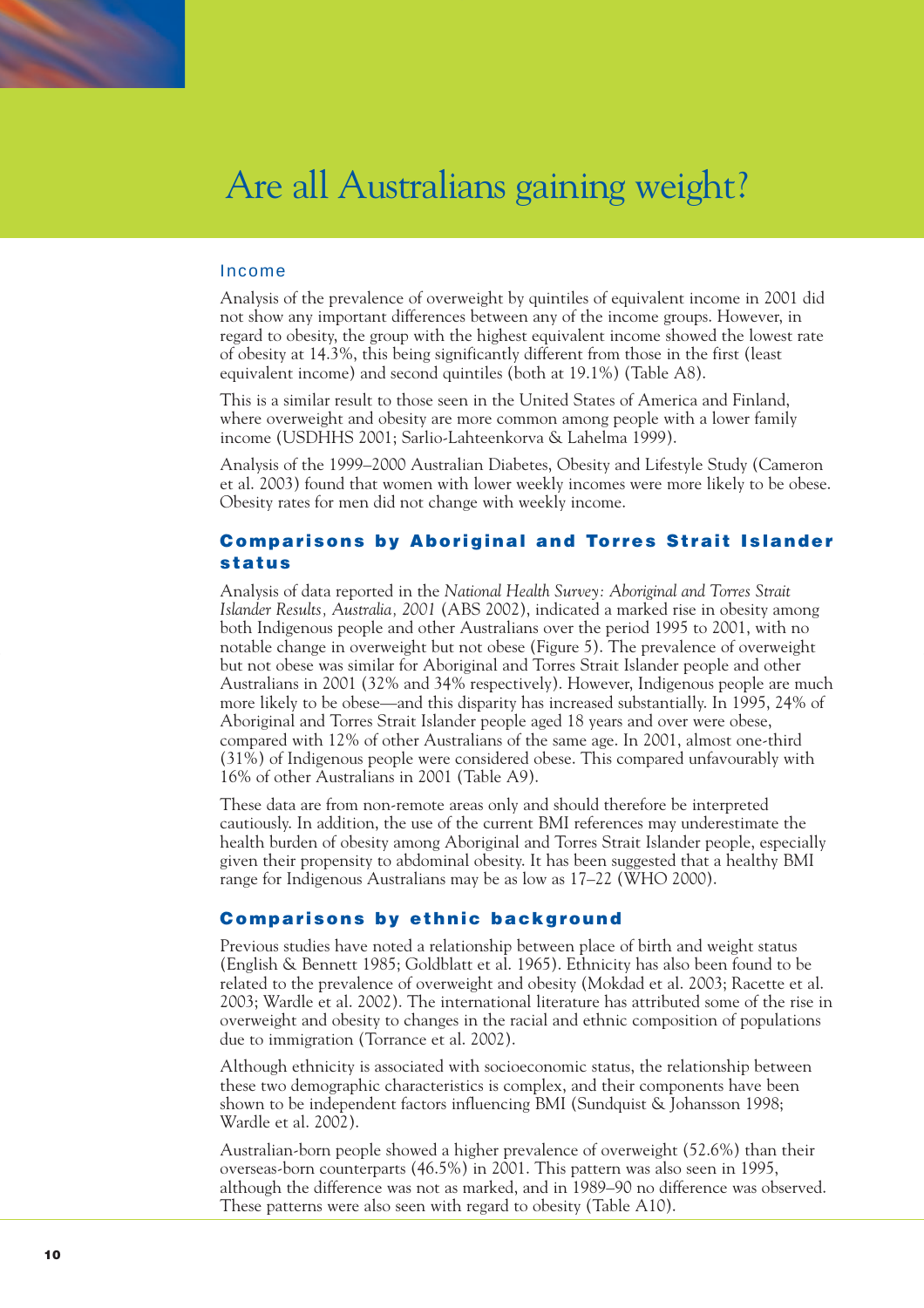Further analysis of the 2001 NHS showed that Australian-born men and women had a higher prevalence of overweight than people born in non-English-speaking countries (Table A11).

The prevalence of overweight increased both for people born in Australia and those born overseas. However, there was a greater increase among the Australian-born almost a third from 1989–90 to 2001 compared with one-sixth for the overseas-born. Similarly, rates of obesity increased more for people born in Australia.

The prevalence of obesity among overseas-born Australians was 9.7% in 1989–90, which increased by 5 percentage points to 14.7% in 2001. Research by Cairney & Ostbye (1999) suggested that the time since immigration was an important risk factor for excess weight.

In analysing the results by country of birth, it is important to keep in mind that the category of overseas-born (whether it includes or excludes people born in other Englishspeaking countries), and indeed the Australian-born group, includes people from diverse ethnic backgrounds. An analysis of the National Heart Foundation Risk Factor Prevalence Surveys, which were conducted in Australia in 1980, 1983 and 1989, found marked differences in obesity among immigrant groups (Bennett 1993; English & Bennett 1985). Men born in Asia and in the United Kingdom had lower average BMI than their Australian-born counterparts, whereas men and women born in Southern Europe and the Middle East had higher average BMI. Furthermore, the grouping of people from various ethnic backgrounds may have implications for the applicability of the BMI categories used in this publication (see Box 2).





### *Notes*

1. Age-standardised to the 2001 Australian population.

2. Data are for non-remote areas only.

3. Error bars indicate 95% confidence intervals for the prevalence of overweight (BMI ≥ 25). Not available for 1995.

*Source:* ABS 2002.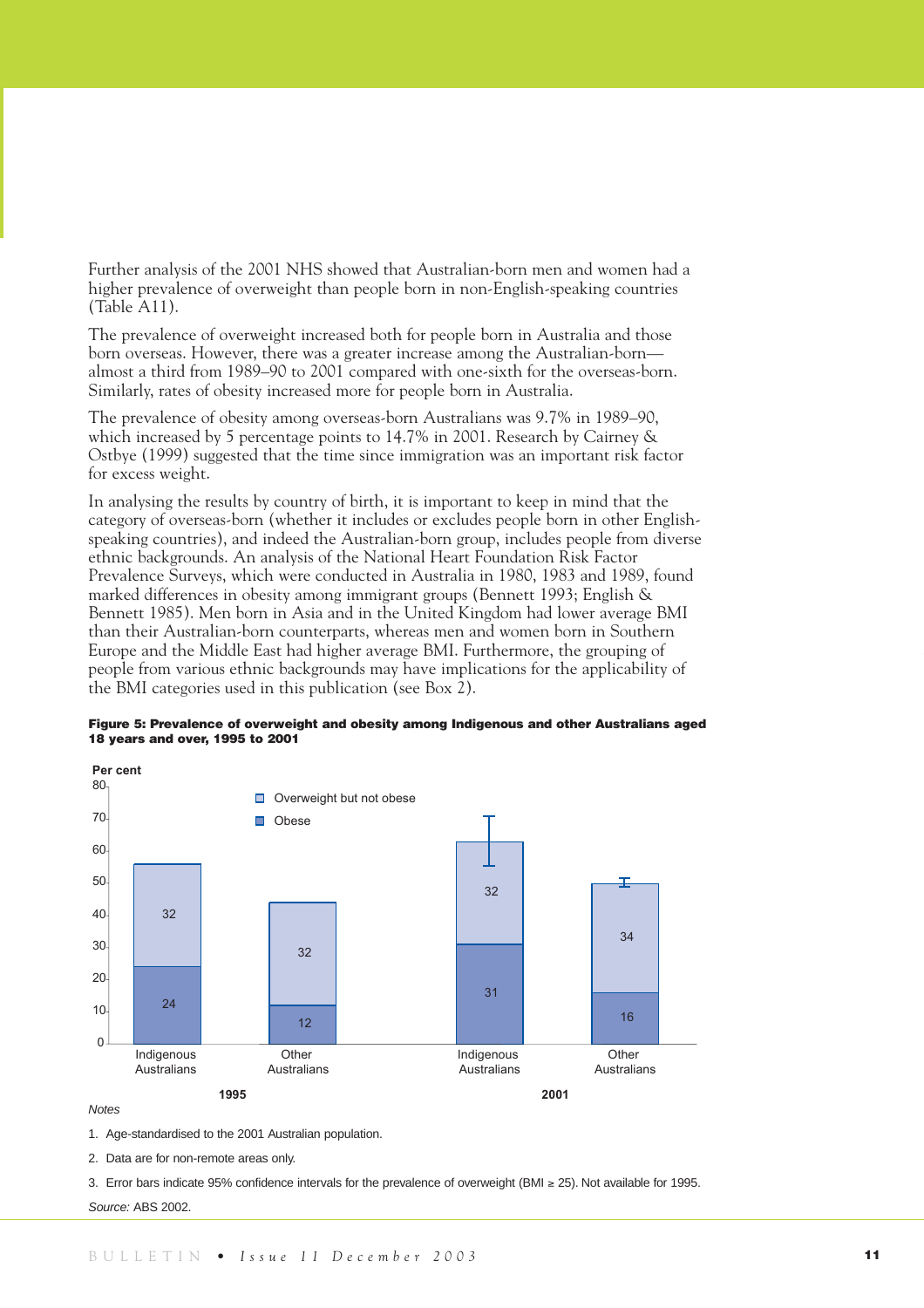

### Box 2: Body mass index for different ethnic groups

Care needs to be taken when interpreting rates of overweight and obesity based on body mass index (BMI) for some ethnic groups. WHO has issued provisional recommendations for setting BMI cut-offs for adult Asians. The cut-offs for overweight (≥ 23) and obesity (≥ 25) are lower than the standard WHO criteria of 25 and 30 respectively. In Pacific Islander populations, higher cut-offs are required: 26 for overweight and 32 for obesity. In their analysis of the New Zealand 1997 National Nutrition Survey, the Ministry of Health used these higher cut-offs for Maori and Pacific people. However, further validation studies of these cut-offs are required, and WHO recommend the use of the standard BMI cut-offs for meaningful comparisons between or within populations.

*Sources:* Inoue et al. 2000; Russell et al. 1999; Swinburn et al. 1999; WHO 2000.

### **Discussion**

Analysis of the 1989–90, 1995 and 2001 NHS found that all of the groups examined showed an increasing prevalence of obesity over time. The prevalence varied between the groups, with obesity being most prevalent among people aged 45–64 years, men and women of low socioeconomic status and Aboriginal and Torres Strait Islander people.

From 1989–90 to 2001, the prevalence of overweight but not obese increased by 13% whereas obesity increased by 76%. Not only did obesity increase considerably more than overweight but not obese over the 12-year period, but more and greater discrepancies were seen in the prevalence of obesity between population subgroups than for overweight but not obese. For example, little difference was observed in the rates of overweight but not obese between quintiles of Relative Socioeconomic Disadvantage, whereas the prevalence of obesity varied considerably between the most and least disadvantaged groups. As noted previously, this is of concern as obesity is associated with a higher risk of morbidity and mortality (WHO 2000).

Interestingly, while a greater relative increase in the prevalence of overweight was seen for women than for men over the period 1989–90 to 2001, the relative increase in obesity was actually greater for men.

The population differentials examined in this bulletin were considered in isolation, and the potential interactions between the variables were not investigated. For example, the lower rate of obesity seen in the ACT may reflect an interplay between high levels of educational attainment, socioeconomic status, and urbanisation among this population (ABS 2001; ABS 2003a).

Despite obesity being more prevalent among the unemployed than the employed in 1989–90 and 1995, we did not observe noteworthy differences in the rates of overweight or obesity between these groups in 2001. This was contrary to expectations, as unemployment is associated with lower socioeconomic status, and this latter characteristic was related to higher rates of obesity. There are a few possible reasons for this. Firstly, the NHS was not designed to produce reliable estimates of unemployment, and small sample sizes were encountered when cross-classifying labour force status with BMI. This is shown by the wide confidence intervals around the estimates of overweight and obesity for the unemployed. Also, the sample size in 2001 was considerably smaller than in the previous two surveys. Another possibility is that the unemployment category includes people who have been looking for work in both the short and the long term, and the time spent unemployed may be important.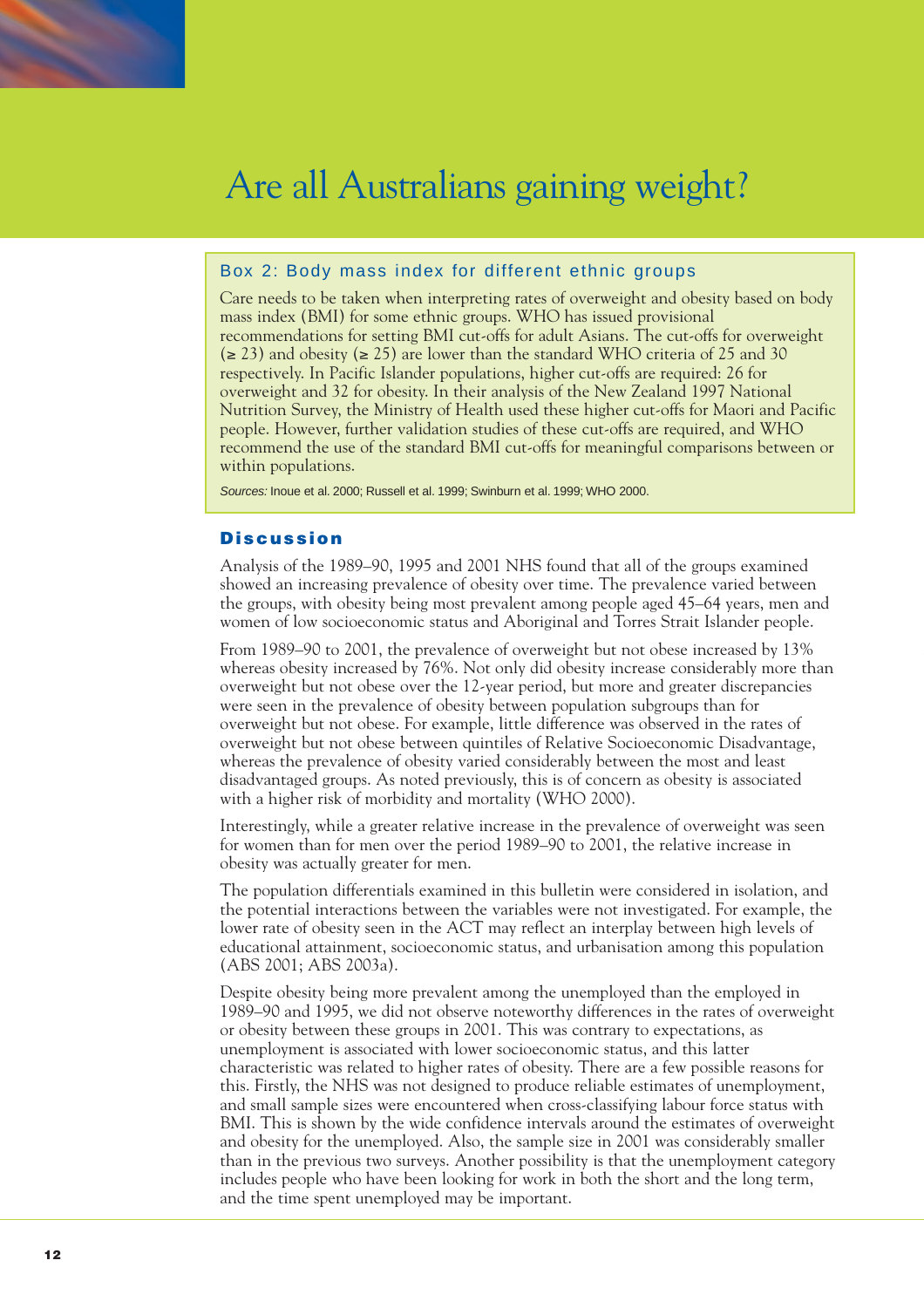A greater disparity in the prevalence of obesity was seen between the most and least disadvantaged socioeconomic groups (as categorised using the Socioeconomic Indexes for Areas) than for some of the variables that contribute to this measure (e.g. income, education and employment status). There are a few issues to keep in mind when interpreting these results. Firstly, indicators of socioeconomic disadvantage may have an interactive effect, and their interactions are likely to be complex. However, these interactions should be partially addressed by the socioeconomic index used, due to the way it is derived. Secondly, the Index of Relative Socioeconomic Disadvantage applies to areas rather than individuals. That is, the relative characteristics of the population in an area are used to assign individuals to quintiles of socioeconomic disadvantage.

People born overseas (in countries other than the main English-speaking countries) showed a lower prevalence of overweight than people born in Australia. Country of birth is one way of measuring ethnicity; however some Australian-born people whose parents were born overseas may have lifestyles influenced by their cultural background. Country of birth cannot account for any effects on the second generation.

Some further limitations of these data should be noted. As discussed previously, results presented here are based on self-reported height and weight and may be underestimates. Also, there may be unknown biases in the way that different population subgroups report height and weight. Analysis of the 1995 National Nutrition Survey, which collected both self-reported and measured height and weight, found that BMI was generally underestimated by a similar magnitude across age groups, although people aged 65 years and over tended to over-report their height (leading to underestimated BMI) more than others (ABS 1998a). Another limitation is the smaller sample size of the 2001 NHS compared with the 1989–90 and 1995 NHS. This reduces the ability to observe statistically significant differences either within the 2001 survey or when comparing with the previous surveys.

### **Conclusion**

This analysis adds to the knowledge gained from other Australian studies by describing population trends in overweight and obesity according to demographic and socioeconomic characteristics, such as age, sex and education. The problem of increasing overweight is widespread—affecting people from a range of different backgrounds—and it is particularly prevalent among men, 45–64 year olds, women of low socioeconomic status, Aboriginal and Torres Strait Islander people and Australianborn residents. In terms of obesity alone, the most affected groups are 45–64 year olds, men and women in the most disadvantaged socioeconomic group, people without postschool qualifications, those with the lowest equivalent income, and Indigenous people. These findings identify groups that could be the focus of prevention or intervention strategies.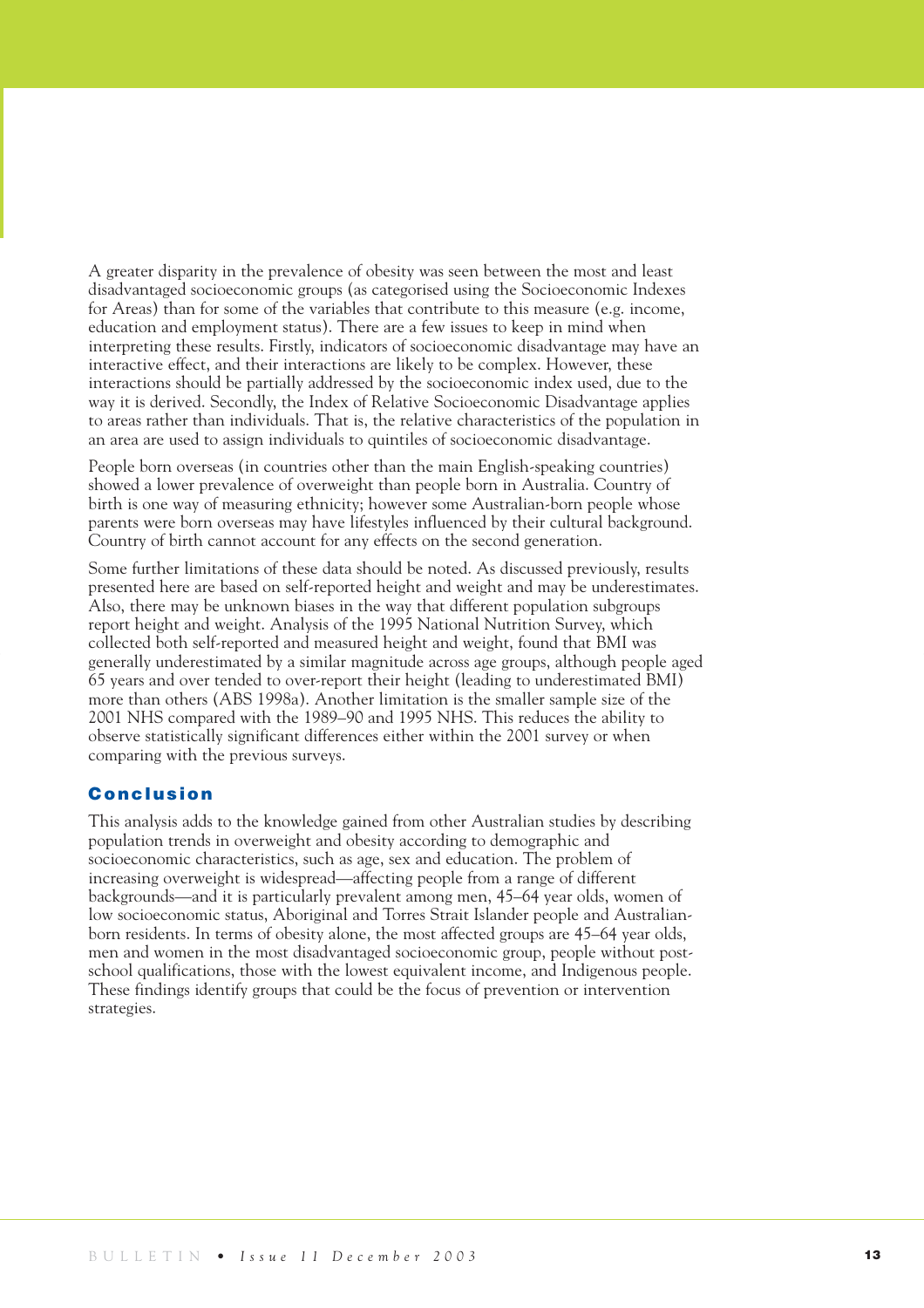### **References**

ABS (Australian Bureau of Statistics) 1998a. How Australians measure up. ABS Cat. No. 4359.0. Canberra: ABS.

ABS 1998b. Socio-economic indexes for areas. ABS Cat. No. 2039.0. Canberra: ABS.

ABS 2001. Census of population and housing. Selected social and housing characteristics Australia. ABS Cat. No. 2015.0. Canberra: ABS.

ABS 2002. National Health Survey 2001: Aboriginal and Torres Strait Islander Results, Australia. ABS Cat. No. 4715.0. Canberra: ABS.

ABS 2003a. Australian social trends. ABS Cat. No. 4102.0. Canberra: ABS.

ABS 2003b. National Health Survey: Users' Guide. ABS Cat. No. 4363.0.55.001. Canberra. Viewed 29 August 2003, <http://www.abs.gov.au>.

AIHW (Australian Institute of Health and Welfare) 2002. Australia's health 2002. Canberra: AIHW.

AIHW: Bennett S in press. Obesity trends in older Australians. Canberra: AIHW.

AIHW: Dixon T & Waters A-M 2003. A growing problem: trends and patterns in overweight and obesity among Australian adults, 1980 to 2001. Bulletin No. 8. AIHW Cat. No. AUS 36. Canberra: AIHW.

AIHW: Waters A-M 1993. Assessment of self-reported height and weight and their use in the determination of body mass index. Canberra: AIHW.

Ball K, Mishra G & Crawford D 2002. Which aspects of socioeconomic status are related to obesity among men and women? International Journal of Obesity 26:559–65.

Ball K, Crawford D, Ireland P & Hodge A 2003a. Patterns and demographic predictors of 5-year weight change in a multi-ethnic cohort of men and women in Australia. Public Health Nutrition 6(3):269–80.

Ball K, Mishra G & Crawford D 2003b. Social factors and obesity: an investigation of the role of health behaviours. International Journal of Obesity 27:394–403.

Bennett SA 1993. Inequalities in risk factors and cardiovascular mortality among Australia's immigrants. Australian Journal of Public Health 17(3):251–61.

Brown WJ, Dobson AJ & Mishra G 1998. What is a healthy weight for middle aged women? International Journal of Obesity 22:520–8.

Cairney J & Ostbye T 1999. Time since immigration and excess body weight. Canadian Journal of Public Health 90(2):120–4.

Cameron AJ, Welborn TA, Zimmet PZ, Dunstan DW, Owen N, Salmon J et al. 2003. Overweight and obesity in Australia: the 1999–2000 Australian Diabetes, Obesity and Lifestyle Study (AusDiab). Medical Journal of Australia 178:427–32.

English RM & Bennett S 1985. Overweight and obesity in the Australian community. Journal of Food and Nutrition 42(1):2–7.

Flegal KM, Carroll MD, Ogden CL & Johnson CL 2002. Prevalence and trends in obesity among US adults, 1999–2000. Journal of the American Medical Association 288(14):1723–32.

Flood V, Webb K, Lazarus R & Pang G 2000. Use of self-report to monitor overweight and obesity in populations: some issues for consideration. Australian and New Zealand Journal of Public Health 24:96–9.

Freedman DS, Kettel Khan L, Serdula MK, Galuska DA & Dietz WH 2002. Trends and correlates of class 3 obesity in the United States from 1990 through 2000. Journal of the American Medical Association 288(14):1758–61.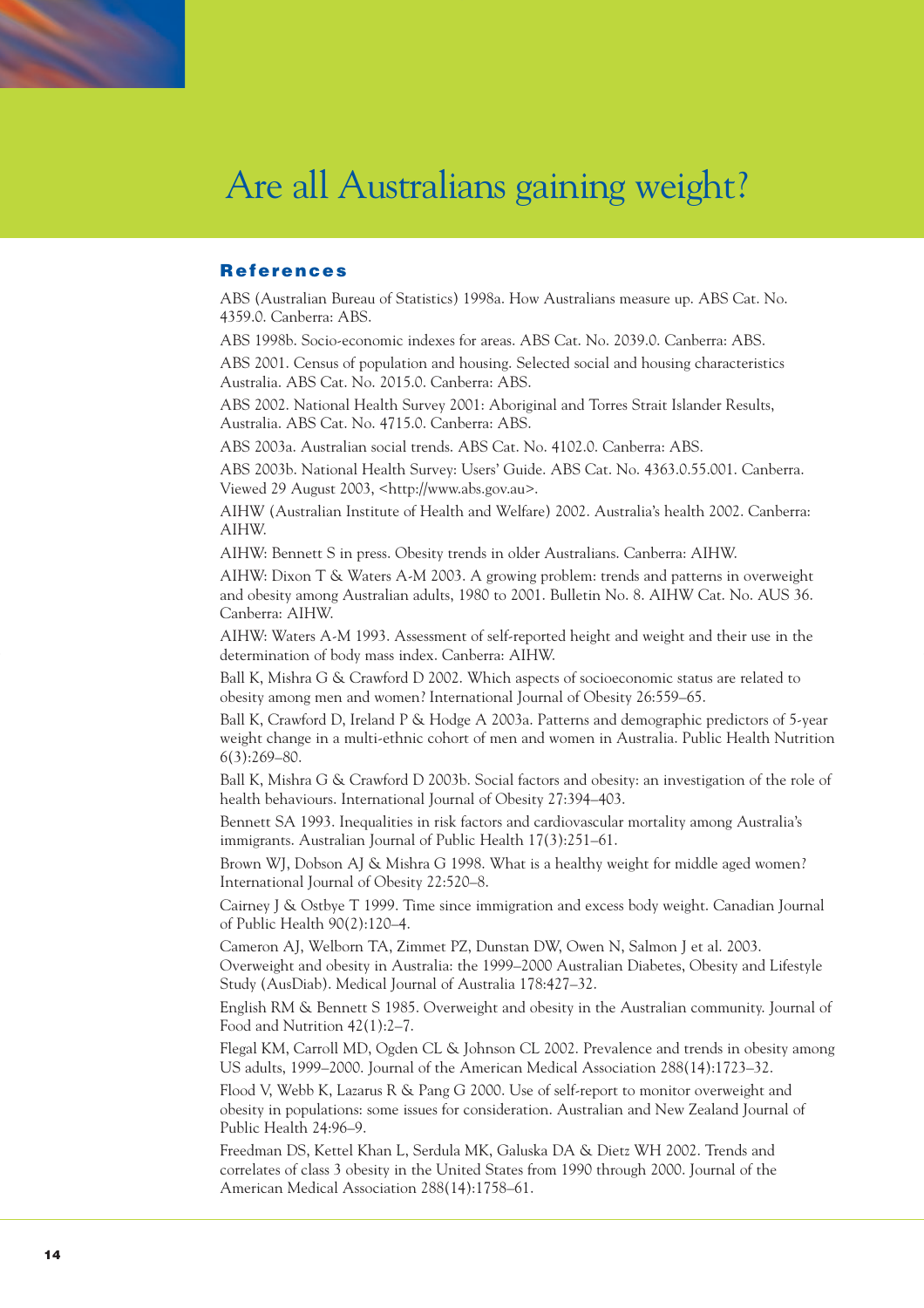Gallagher D, Visser M, Sepulveda D, Pierson RN, Harris T & Heymsfield SB 1996. How useful is Body Mass Index for comparison of body fatness across age, sex, and ethnic groups? American Journal of Epidemiology 143(3):228–39.

Galobardes B, Morabia A & Bernstein MS 2000. The differential effect of education and occupation and body mass and overweight in a sample of working people of the general population. Annals of Epidemiology 10:532–7.

Goldblatt PB, Moore ME & Stunkard AJ 1965. Social factors in obesity. Journal of the American Medical Association 192(12):97–102.

Gutierrez-Fisac JL, Regidor E, Banegas Banegas JR & Rodriguez Artalejo F 2002. The size of obesity differences associated with educational level in Spain, 1987 and 1995/97. Journal of Epidemiology and Community Health 56:457–60.

Inoue S, Zimmet P et al. 2000. The Asia-Pacific perspective: Redefining obesity and its treatment. Viewed 11 June 2003, <http://www.obesityasiapacific.com/pdf/obesity.pdf>.

Lahti-Koski M, Vartiainen E, Mannisto S & Pietinen P 2000. Age, education and occupation as determinants of trends in body mass index in Finland from 1982 to 1997. International Journal of Obesity 24:1669–76.

Mokdad AH, Ford ES, Bowman BA, Dietz WH, Vinicor F, Bales VS & Marks JS 2003. Prevalence of obesity, diabetes, and obesity-related health risk factors, 2001. Journal of the American Medical Association 289:76–9.

Paeratakul S, Lovejoy JC, Ryan DH & Bray GA 2002. The relation of gender, race and socioeconomic status to obesity and obesity comorbidities in a sample of US adults. International Journal of Obesity 26:1205–10.

Racette SB, Deusinger SS & Deusinger RH 2003. Obesity: overview of prevalence, etiology, and treatment. Physical Therapy 83(3):276–88.

Russell DG, Parnell WR, Wilson NC et al. 1999. NZ food: NZ people. Key results of the 1997 National Nutrition Survey. Wellington: Ministry of Health.

Sarlio-Lahteenkorva S & Lahelma E 1999. The association between body mass index with social and economic disadvantage in women and men. International Journal of Epidemiology 28:445–9.

Schoenborn CA, Adams PF & Barnes PM 2002. Body weight status of adults: United States, 1997–98. Advance Data from vital and health statistics; no. 330. Hyattsville, Maryland: National Centre for Health Statistics.

Sobal J & Stunkard AJ 1989. Socioeconomic status and obesity: a review of the literature. Psychological Bulletin 105(2):260–75.

Sundquist J & Johansson S-E 1998. The influence of socioeconomic status, ethnicity and lifestyle on body mass index in a longitudinal study. International Journal of Epidemiology 27:57–63.

Swinburn BA, Ley SJ, Carmichael HE & Plank LD 1999. Body size and composition in Polynesians. International Journal of Obesity 23:1178–83.

Torrance GM, Hooper MD & Reeder BA 2002. Trends in overweight and obesity among adults in Canada (1970–1992): evidence from national surveys using measured height and weight. International Journal of Obesity 26:797–804.

USDHHS (US Department of Health and Human Services) 2001. The Surgeon General's call to action to prevent and decrease overweight and obesity. Rockville, MD: US Department of Health and Human Services

Wardle J, Waller J & Jarvis M 2002. Sex differences in the association of socioeconomic status with obesity. American Journal of Public Health 92(8):1299–304.

WHO (World Health Organization) 2000. Obesity: preventing and managing the global epidemic. Report of a WHO consultation. WHO Technical Report Series 894. Geneva: WHO.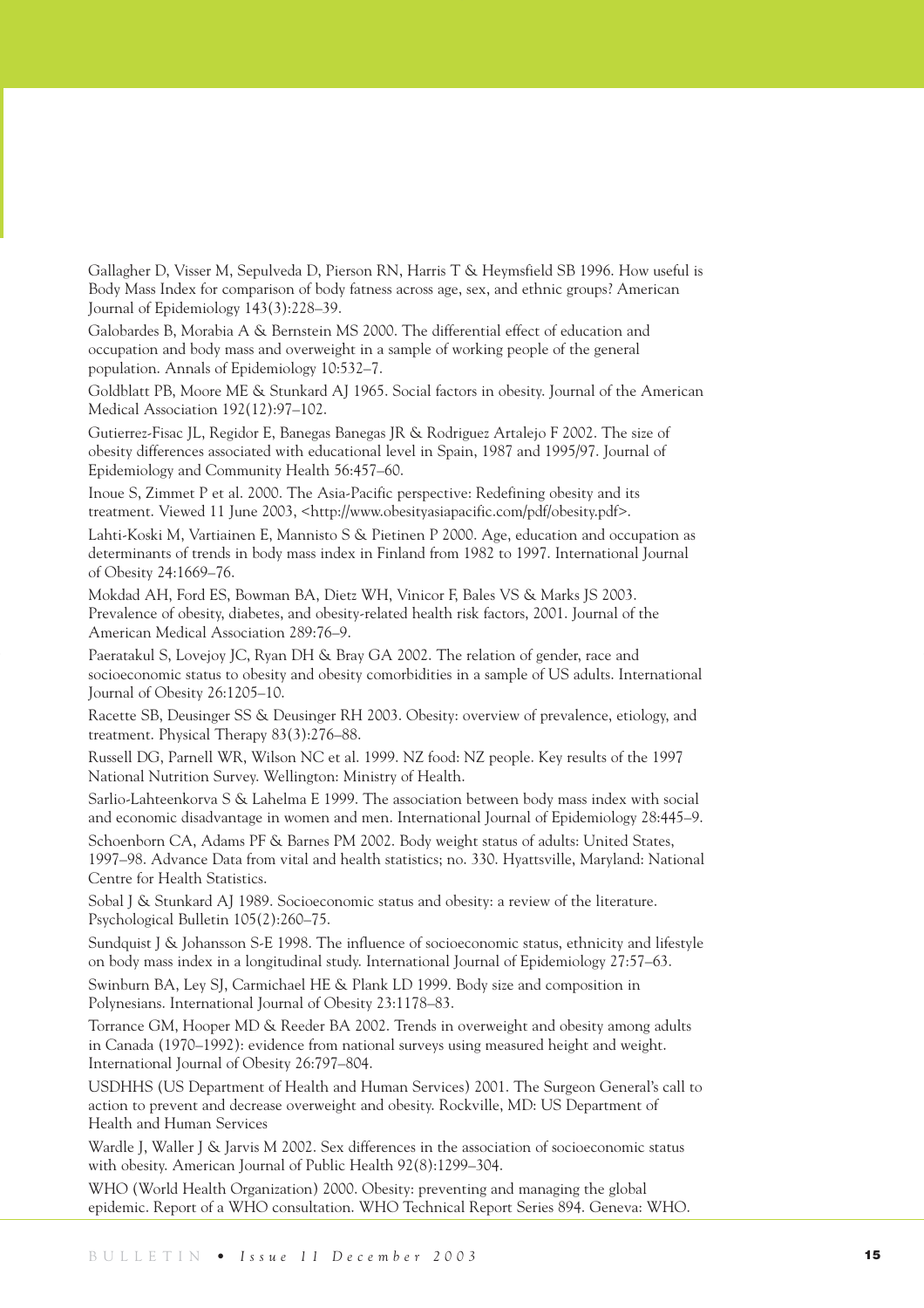

### **Appendix 1: Methods and data sources**

### Rates

Age-standardised rates are used to remove the influence of age when comparing populations with different age structures. The 2001 Australian population has been used as the standard population for all age-standardised estimates.

### Confidence intervals

Estimates in this document are presented with 95% confidence intervals. Confidence intervals are an indication of the amount of variation associated with an estimate. These are shown as error bars on each column of the graphs or alongside the estimates in the tables. These confidence intervals indicate that if the process that led to the estimated value were repeated many times, in 95% of cases the true population value would fall within that confidence interval. Estimates in this bulletin are considered to be statistically significantly different if their confidence intervals do not overlap.

Due to the large amount of data presented here, more rigorous tests for statistical differences were not applied. If two confidence intervals do overlap, the estimates may still be statistically significantly different in some cases. Readers should note that confidence intervals were not adjusted to compensate for multiple comparisons. It is possible that some observed statistically significant differences may be due to chance.

#### Data sources

*National Health Surveys*, conducted in 1989–90, 1995 and 2001 by the ABS, were designed to obtain national information on the health status of Australians, their use of health services and facilities, and health related aspects of their lifestyle. In each survey, information on self-reported height and weight was collected from respondents aged 15 years and over. The 1989–90 survey collected information from a sample of about 54,250 respondents (of whom 37,250 were aged 20 years and over) over the period from October 1989 to September 1990. The 1995 survey collected information from a sample of approximately 53,850 respondents (of whom 37,650 were aged 20 years and over) over the 12-month period from January 1995 to January 1996. The 2001 survey collected information from approximately 26,900 respondents over the period from February to November 2001 (of whom 17,450 were aged 20 years and over).

### Notes on differentials analysed

*State and territory* analyses excluded the Northern Territory (NT). The 2001 NHS collected sufficient sample in the NT to ensure appropriate representation of the NT in national estimates, but insufficient to support reliable NT estimates.

The analysis by *geographic region* was restricted to 2001, as the Australian Standard Geographical Classification (ASGC) was used to classify records on the 2001 NHS. The 1989–90 and 1995 NHS used the RRMA classification, which did not provide compatible categories with 2001 for analysis. The three categories available were: 'Major cities of Australia'; 'Inner regional Australia'; and 'Remainder'. For more information on the ASGC, see the ABS publication *Australian Standard Geographical Classification* (catalogue number 1216.0) or ABS (2003b).

Socioeconomic status was measured using *quintiles of relative socioeconomic disadvantage*, which were available only for 1995 and 2001. Quintiles are formed using the area-based Socioeconomic Indexes for Areas (SEIFAs), in this case using the Index of Relative Socioeconomic Disadvantage. The index includes attributes such as income, educational attainment,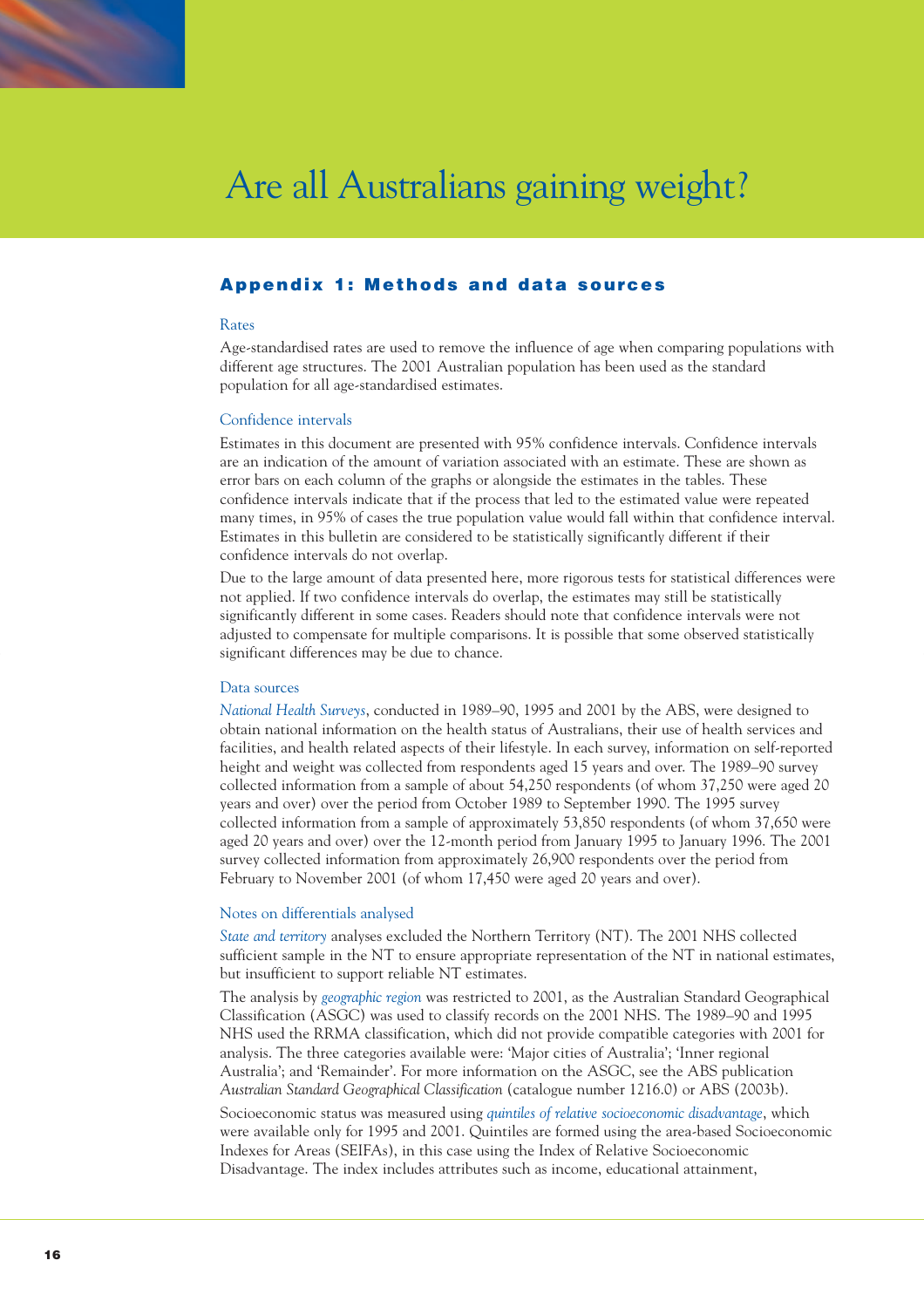unemployment and job skill levels. These reflect the socioeconomic characteristics of the area in which an individual lives, rather than being a direct measure of each individual's socioeconomic status. The index is presented here in five equal groups, or quintiles. The first quintile corresponds to the most disadvantaged group and the fifth quintile to the least disadvantaged group. An area in the most disadvantaged group would have a smaller proportion of households with high incomes, tertiary education, employees in skilled occupations, and other similar characteristics. (See ABS (1998b or 2003b) for more information).

For consistency over the three surveys, *highest level of education attained* was coded as 'Post-school qualifications' or 'No post-school qualifications'. Post-school qualifications included university qualifications, undergraduate and associate diplomas, and basic/skilled vocational qualifications. The three categories of *labour force status* were 'Employed', 'Unemployed' and 'Not in the labour force', and were available for all survey years. The analysis by labour force status was restricted to persons aged 20–64 years. Employed persons were those who had a job in which they worked at least one hour in the week preceding interview, or had a job but were absent. A person is considered unemployed if they were not employed, were actively seeking work and available to start work. Persons who did not meet the criteria for employed or unemployed were classified as not in the labour force.

*Income quintiles* in 2001 were formed using OECD equivalence scales. These allow the income of a household to be standardised so that the actual buying power of each household can be compared. The first quintile refers to the group with the least equivalent income and the fifth quintile to the group with the most. (For more information, see ABS (2003b)). Income quintiles for previous surveys were derived using the Hendersen equivalence scales, and are not comparable with 2001. It should be noted that income quintiles were coded as not known or not stated for just over 17% of people aged 20 and over who had valid BMI data.

Results for *Aboriginal and Torres Strait Islander people* were extracted from ABS (2002).

The *country of birth* classification on the 2001 NHS was restricted to 'Australia', 'Other main English-speaking countries' and 'All other countries'. The group 'Other main English-speaking countries' comprises New Zealand, England, Scotland, Wales, Northern Ireland, Channel Islands, Isle of Man, Ireland, Canada, United States of America and South Africa. This group could not be created from the categories available on the 1989–90 or 1995 NHS, so the analysis over the three survey years was restricted to 'Australia' and 'All other countries'. For 2001, the three available groups were analysed.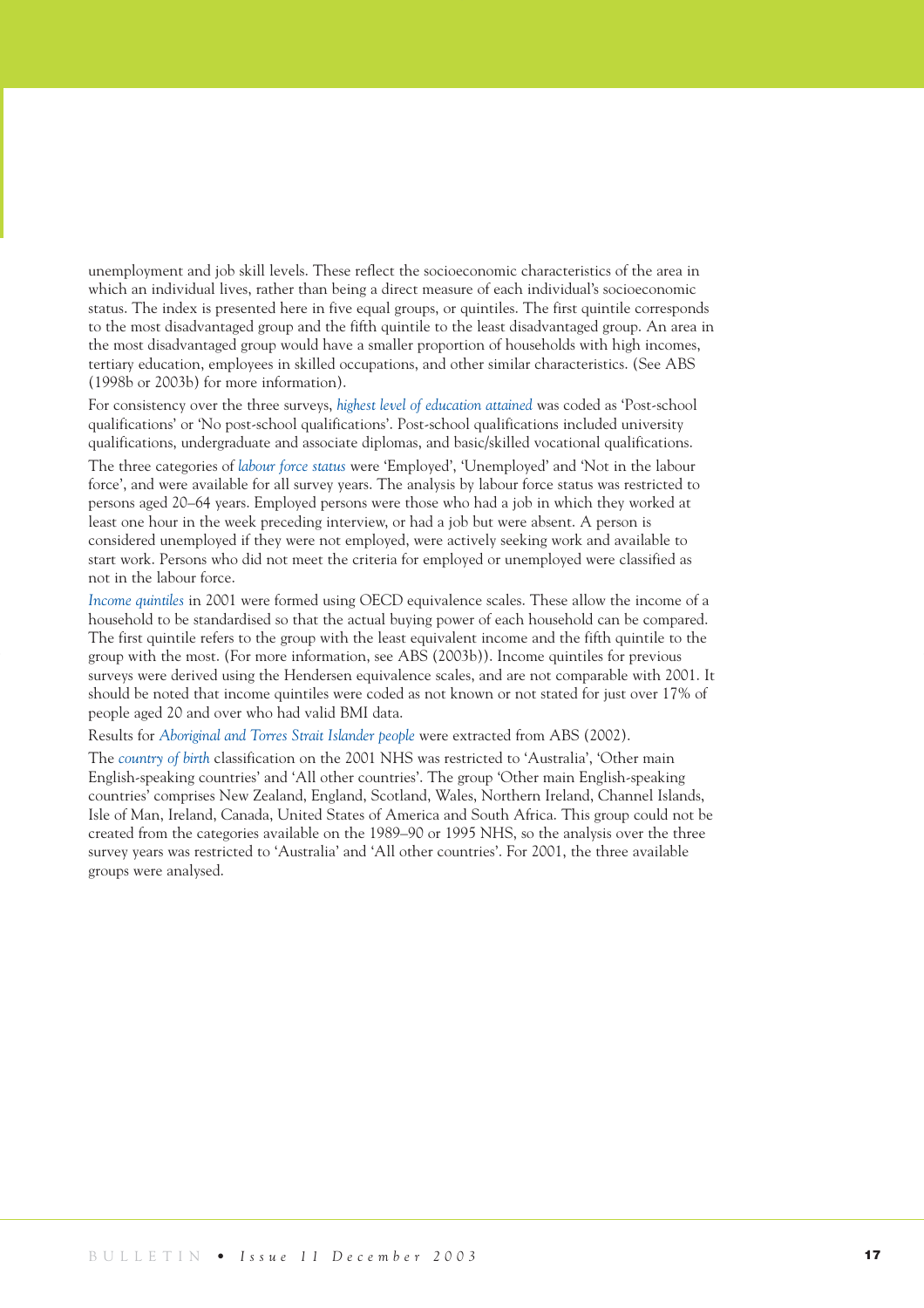

### **Appendix 2: Statistical tables**

Detailed statistical tables can be found on the AIHW web site <www.aihw.gov.au>. Tables presented here, other than A1, give estimates for persons only.

### **Table A1: Prevalence of overweight and obesity among men and women aged 20 years and over, 1989–90 to 2001**

| <b>Sex</b>     | Year    | <b>Overweight</b>    | Overweight but not obese           | <b>Obese</b>        |
|----------------|---------|----------------------|------------------------------------|---------------------|
|                |         |                      | per cent (95% confidence interval) |                     |
| <b>Males</b>   | 1989-90 | 46.7 (45.8–47.7)     | $37.9(37.1 - 38.8)$                | $8.8(8.4 - 9.3)$    |
|                | 1995    | $53.2(52.3 - 54.0)$  | 41.2 (40.5–41.9)                   | $11.9(11.5 - 12.3)$ |
|                | 2001    | $58.9(57.2 - 60.6)$  | 42.9 (41.4–44.4)                   | $16.0(15.0-17.0)$   |
|                |         |                      |                                    |                     |
| <b>Females</b> | 1989-90 | $33.1 (32.3 - 33.9)$ | $22.9(22.2 - 23.6)$                | $10.2(9.7-10.7)$    |
|                | 1995    | 38.3 (37.5 - 39.0)   | $25.7(25.1 - 26.3)$                | $12.6(12.2 - 13.0)$ |
|                | 2001    | 43.2 (41.7–44.7)     | 25.8 (24.6-27.0)                   | $17.4(16.4-18.4)$   |
|                |         |                      |                                    |                     |
| Persons        | 1989-90 | $40.0(39.4 - 40.6)$  | $30.5(30.0 - 31.0)$                | $9.5(9.2 - 9.8)$    |
|                | 1995    | 45.9 (45.3–46.4)     | $33.6(33.1 - 34.0)$                | $12.3(12.0 - 12.6)$ |
|                | 2001    | $51.1 (50.0 - 52.1)$ | $34.4(33.5 - 35.3)$                | $16.7(16.0-17.4)$   |
|                |         |                      |                                    |                     |

*Note:* Age-standardised to the 2001 Australian population.

*Source:* AIHW analysis of the 1989–90, 1995 and 2001 ABS National Health Surveys.

### **Table A2: Age-specific prevalence of overweight and obesity among persons, 1989–90 to 2001**

| Year    | Age group | Overweight          | Overweight but not obese           | <b>Obese</b>        |
|---------|-----------|---------------------|------------------------------------|---------------------|
|         |           |                     | per cent (95% confidence interval) |                     |
| 1989-90 | $20 - 24$ | $22.7(21.5 - 24.0)$ | 18.4 (17.2-19.6)                   | $4.4(3.7-5.0)$      |
|         | $25 - 44$ | $35.9(35.2 - 36.6)$ | 27.5 (26.9-28.1)                   | $8.4(8.0 - 8.8)$    |
|         | $45 - 64$ | 49.6 (48.6-50.7)    | $37.1 (36.1 - 38.0)$               | $12.5(12.0-13.1)$   |
|         | $65+$     | 41.2 (39.8-42.6)    | $31.8(30.5 - 33.0)$                | $9.4(8.6-10.2)$     |
| 1995    | $20 - 24$ | 26.7 (25.5-27.9)    | 20.8 (19.7-21.9)                   | $5.9(5.3 - 6.5)$    |
|         | $25 - 44$ | 42.5 (41.7-43.2)    | $31.3(30.6 - 31.9)$                | $11.2(10.8 - 11.6)$ |
|         | $45 - 64$ | $56.3(55.3 - 57.3)$ | 39.9 (39.0-40.8)                   | $16.4(15.8-17.0)$   |
|         | $65+$     | 45.2 (43.9 - 46.5)  | $34.4(33.2 - 35.5)$                | $10.9(10.2 - 11.5)$ |
| 2001    | $20 - 24$ | $33.2(30.3 - 36.2)$ | $23.8(21.2 - 26.4)$                | $9.5(7.7-11.2)$     |
|         | $25 - 44$ | 47.1 (45.8-48.4)    | $31.5(30.4 - 32.6)$                | $15.6(14.7-16.4)$   |
|         | $45 - 64$ | $60.3(58.7 - 61.9)$ | 39.5 (38.0-40.9)                   | 20.8 (19.7-22.0)    |
|         | $65+$     | $53.6(51.2 - 56.0)$ | $37.9(35.6 - 40.1)$                | $15.7(14.2 - 17.3)$ |

*Source:* AIHW analysis of the 1989–90, 1995 and 2001 ABS National Health Surveys.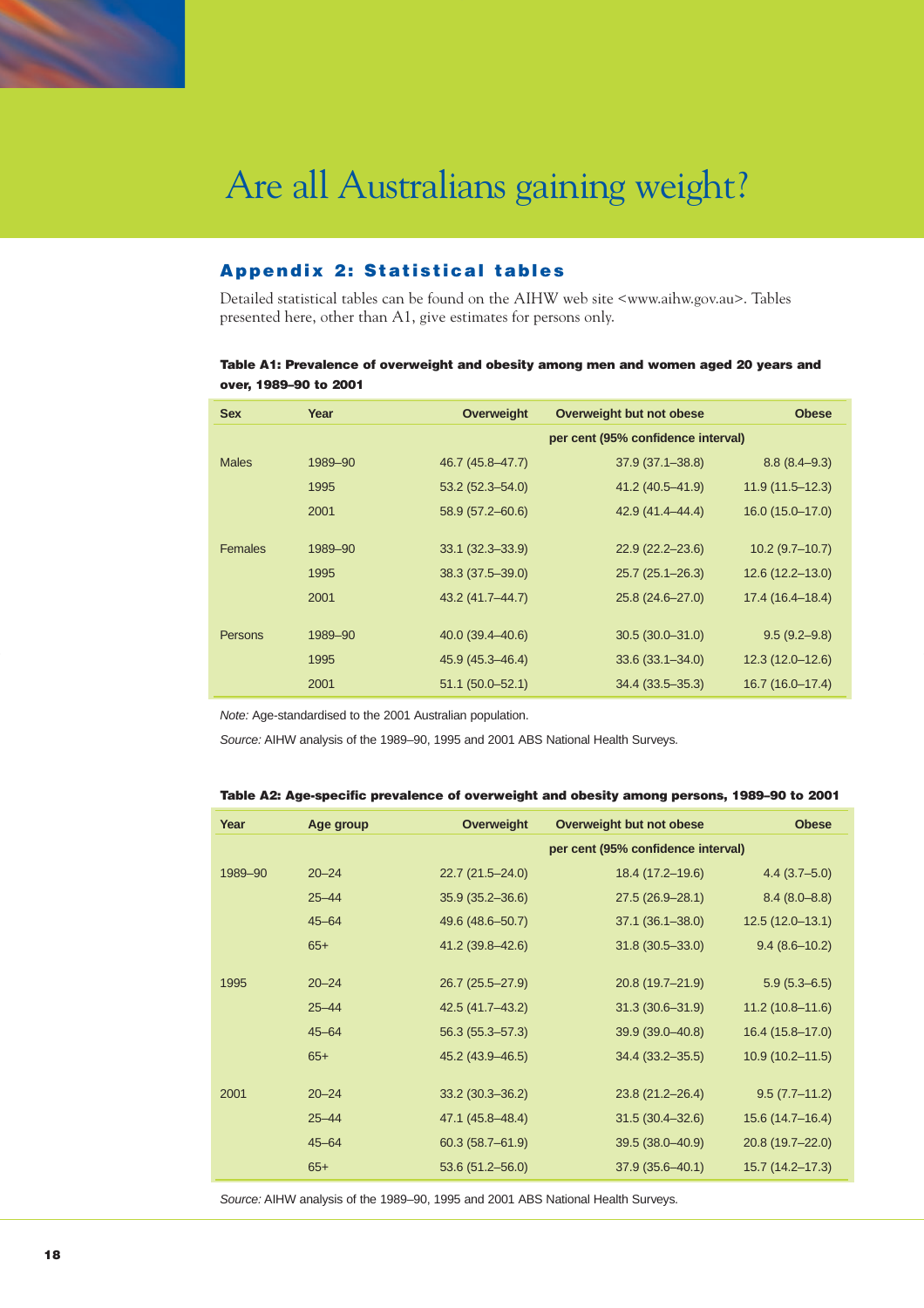| Year    | <b>State/territory</b>              | Overweight           | Overweight but not obese           | <b>Obese</b>        |
|---------|-------------------------------------|----------------------|------------------------------------|---------------------|
|         |                                     |                      | per cent (95% confidence interval) |                     |
| 1989-90 | <b>New South Wales</b>              | 39.0 (37.9-40.0)     | 29.8 (28.9-30.7)                   | $9.1(8.6 - 9.7)$    |
|         | Victoria                            | 41.1 (40.0-42.2)     | 31.0 (30.0-32.0)                   | $10.1 (9.5 - 10.7)$ |
|         | Queensland                          | 40.3 (38.8-41.8)     | $30.3(28.9 - 31.6)$                | $10.0 (9.2 - 10.8)$ |
|         | <b>Western Australia</b>            | 39.4 (37.6-41.3)     | 30.2 (28.6-31.9)                   | $9.2(8.2 - 10.2)$   |
|         | South Australia                     | 41.8 (40.1-43.5)     | 32.1 (30.6-33.7)                   | $9.7(8.7-10.6)$     |
|         | Tasmania                            | 40.0 (38.0-42.0)     | 31.6 (29.8-33.4)                   | $8.4(7.3-9.4)$      |
|         | <b>Australian Capital Territory</b> | 35.6 (31.8-39.4)     | $27.5(24.1 - 30.8)$                | $8.1(6.1-10.2)$     |
| 1995    | <b>New South Wales</b>              | 45.3 (44.0-46.6)     | $32.9(31.7 - 34.1)$                | 12.4 (11.6-13.2)    |
|         | Victoria                            | 45.9 (44.9-46.9)     | $33.9(33.1 - 34.8)$                | 12.0 (11.4-12.6)    |
|         | Queensland                          | 46.1 (44.7-47.5)     | $33.5(32.3 - 34.8)$                | $12.6(11.8-13.5)$   |
|         | <b>Western Australia</b>            | 44.7 (43.2-46.3)     | $33.9(32.5 - 35.3)$                | $10.9(9.9 - 11.8)$  |
|         | South Australia                     | 47.8 (46.6-49.1)     | $34.3(33.2 - 35.3)$                | 13.6 (12.8-14.4)    |
|         | <b>Tasmania</b>                     | 48.0 (45.7-50.2)     | 35.3 (33.4-37.2)                   | 12.7 (11.4-14.0)    |
|         | <b>Australian Capital Territory</b> | 44.9 (43.2-46.5)     | 34.0 (32.5 - 35.5)                 | 10.9 (9.9-11.9)     |
| 2001    | <b>New South Wales</b>              | 50.8 (48.7-52.9)     | 33.9 (32.0-35.7)                   | 16.9 (15.6-18.3)    |
|         | Victoria                            | $50.1 (47.9 - 52.3)$ | 34.6 (32.7-36.5)                   | 15.5 (14.2-16.8)    |
|         | Queensland                          | $52.9(50.4 - 55.4)$  | $34.5(32.4 - 36.6)$                | 18.5 (16.9-20.0)    |
|         | <b>Western Australia</b>            | $50.3(47.3 - 53.2)$  | 35.2 (32.7-37.7)                   | 15.1 (13.4-16.8)    |
|         | South Australia                     | 52.7 (49.4-55.9)     | 35.1 (32.4-37.8)                   | 17.6 (15.5-19.6)    |
|         | <b>Tasmania</b>                     | $50.8(46.5 - 55.2)$  | 34.3 (30.6-38.0)                   | 16.5 (13.9-19.1)    |
|         | <b>Australian Capital Territory</b> | 47.6 (43.9-51.3)     | 34.0 (30.8-37.3)                   | $13.5(11.5 - 15.6)$ |

### **Table A3: Prevalence of overweight and obesity by state/territory among persons aged 20 years and over, 1989–90 to 2001**

*Notes*

1. Age-standardised to the 2001 Australian population.

2. Results for the Northern Territory were not available.

*Source:* AIHW analysis of the 1989–90, 1995 and 2001 ABS National Health Surveys.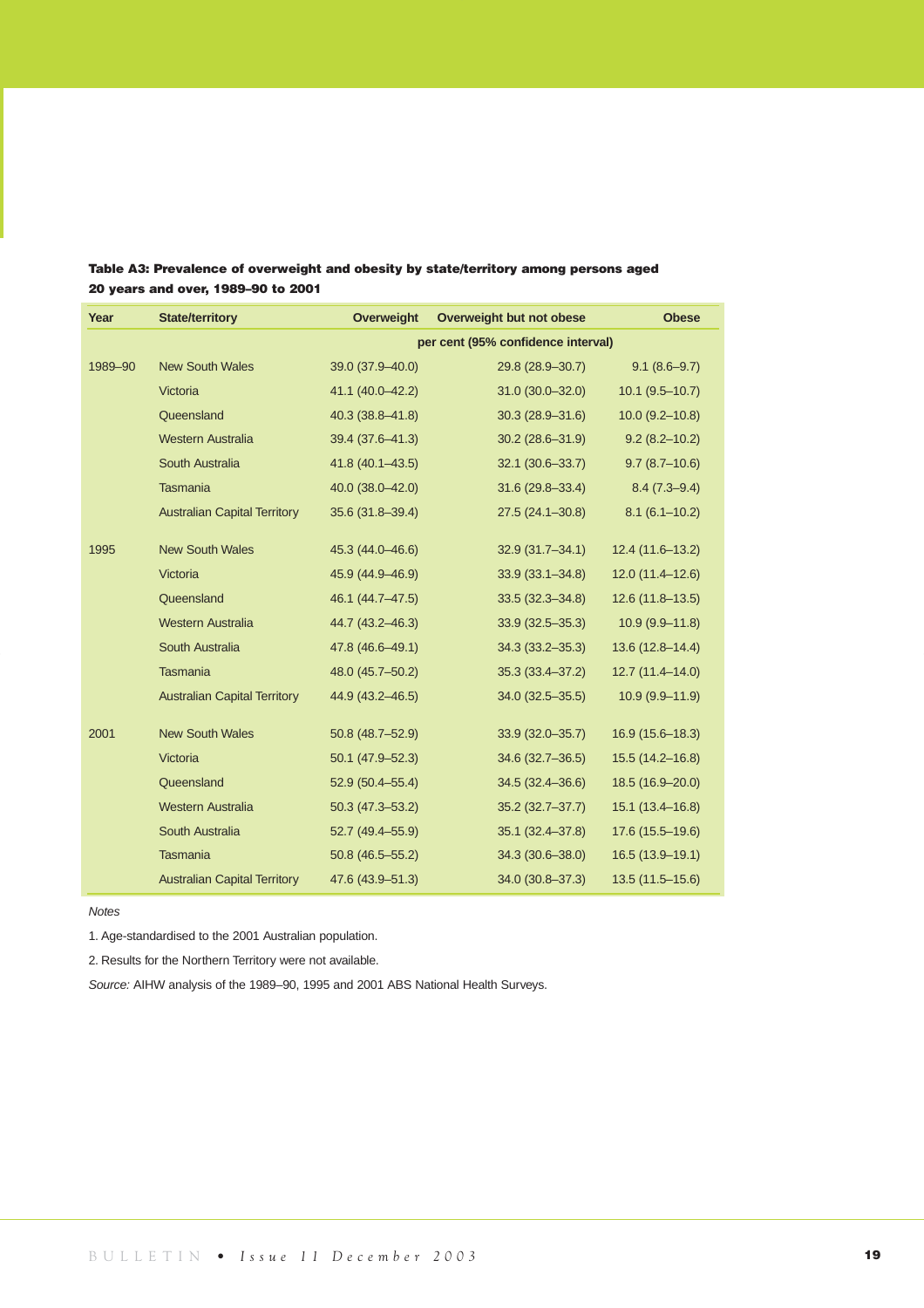

### **Table A4: Prevalence of overweight and obesity by ASGC Remoteness classification among persons aged 20 years and over, 2001**

| <b>Region</b>             | <b>Overweight</b>    | Overweight but not obese           | <b>Obese</b>         |
|---------------------------|----------------------|------------------------------------|----------------------|
|                           |                      | per cent (95% confidence interval) |                      |
|                           |                      |                                    |                      |
| Major cities of Australia | 49.6 (48.3-50.9)     | $33.5(32.3 - 34.6)$                | $16.1 (15.2 - 16.9)$ |
| Inner regional Australia  | $54.1 (51.3 - 57.0)$ | $36.1 (33.8 - 38.5)$               | $18.0(16.3 - 19.7)$  |
| Other areas               | $55.2(51.3 - 59.1)$  | $36.7(33.5 - 39.8)$                | $18.6(16.3 - 20.8)$  |

*Notes*

1. Age-standardised to the 2001 Australian population.

2. Data by ASGC Remoteness classification available for 2001 only.

*Source:* AIHW analysis of the 2001 ABS National Health Survey.

### **Table A5: Prevalence of overweight and obesity by quintiles of Relative Socioeconomic Disadvantage among persons aged 20 years and over, 1995 to 2001**

| Year | <b>SEIFA quintile</b> | <b>Overweight</b>   | Overweight but not obese           | <b>Obese</b>        |
|------|-----------------------|---------------------|------------------------------------|---------------------|
|      |                       |                     | per cent (95% confidence interval) |                     |
|      |                       |                     |                                    |                     |
| 1995 | <b>First</b>          | 47.5 (46.1–48.9)    | $31.8(30.7 - 32.9)$                | $15.7(14.9 - 16.5)$ |
|      | Second                | 47.6 (46.3–48.8)    | $33.9(32.9 - 35.0)$                | $13.6(12.9 - 14.3)$ |
|      | <b>Third</b>          | 45.7 (44.4–47.1)    | $33.4 (32.2 - 34.5)$               | $12.3(11.7-13.0)$   |
|      | Fourth                | 46.2 (44.9-47.4)    | 34.4 (33.4 - 35.5)                 | $11.7(11.1 - 12.3)$ |
|      | <b>Fifth</b>          | $43.3(42.1 - 44.4)$ | $33.9(32.9 - 34.9)$                | $9.4(8.9-9.9)$      |
| 2001 | First                 | $52.4(49.3 - 55.4)$ | $31.3(28.9 - 33.7)$                | $21.1(19.1 - 23.1)$ |
|      | Second                | $52.2(49.3 - 55.0)$ | $34.9(32.5 - 37.3)$                | 17.3 (15.6-18.9)    |
|      | <b>Third</b>          | $53.7(50.8 - 56.6)$ | $36.8(34.3 - 39.2)$                | $16.9(15.3 - 18.6)$ |
|      | Fourth                | $51.3(48.7 - 53.9)$ | 34.4 (32.3–36.5)                   | $16.9(15.4 - 18.5)$ |
|      | <b>Fifth</b>          | 46.3 (43.7-48.8)    | $33.8(31.6 - 36.0)$                | $12.5(11.1 - 13.8)$ |

*Notes*

1. Age-standardised to the 2001 Australian population.

2. Socioeconomic Indexes for Areas (SEIFA). The first quintile corresponds to the most disadvantaged group and the fifth to the least disadvantaged group.

*Source:* AIHW analysis of the 1995 and 2001 ABS National Health Surveys.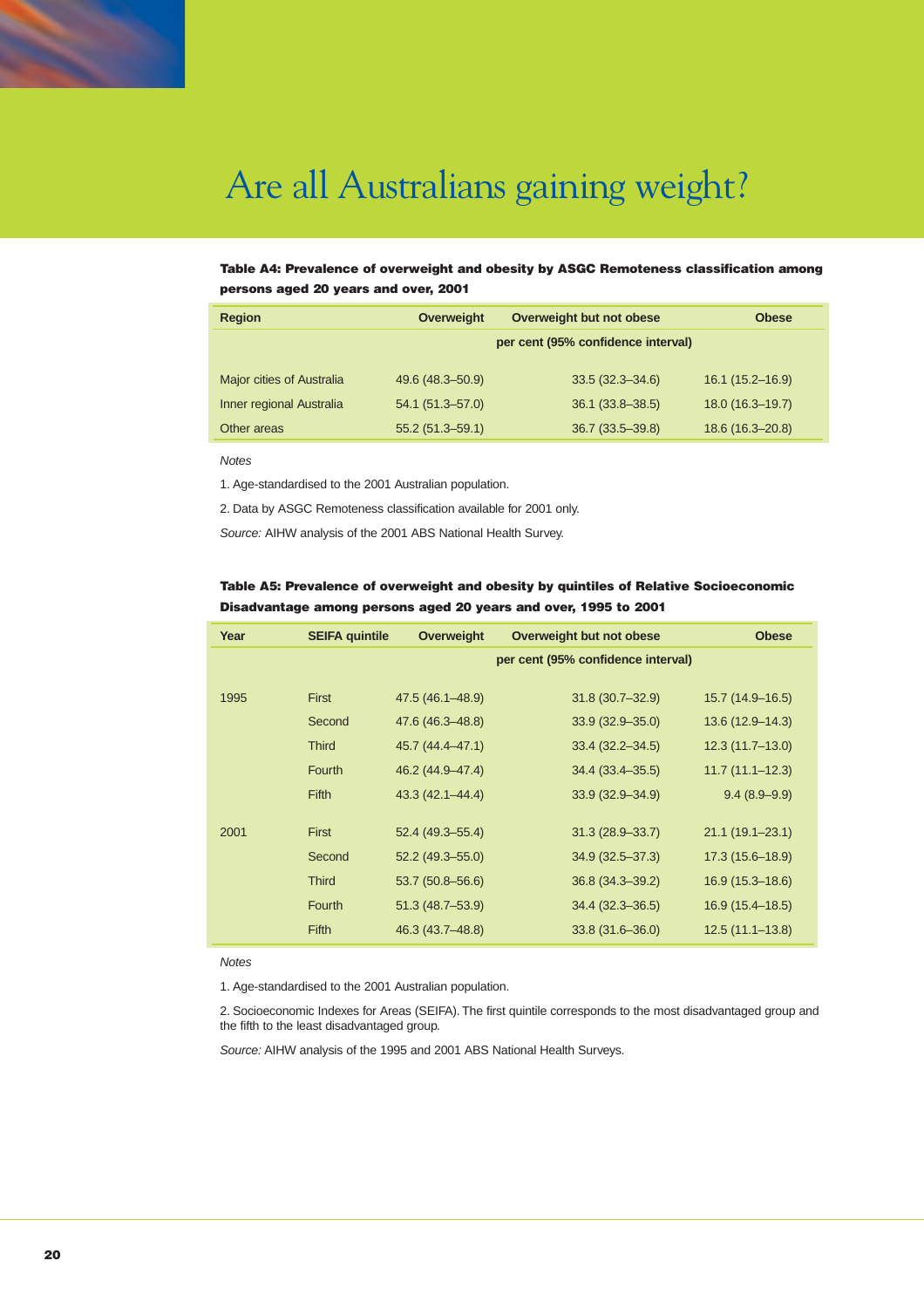### **Table A6: Prevalence of overweight and obesity by level of educational attainment among persons aged 20 years and over, 1989–90 to 2001**

| Year    | <b>Level of education</b>     | Overweight          | Overweight but not obese           | <b>Obese</b>        |
|---------|-------------------------------|---------------------|------------------------------------|---------------------|
|         |                               |                     | per cent (95% confidence interval) |                     |
| 1989-90 | Post-school qualifications    | 37.8 (36.9 - 38.7)  | $30.2(29.4 - 31.1)$                | $7.5(7.1 - 8.0)$    |
|         | No post-school qualifications | 41.9 (41.0-42.7)    | $30.7(29.9 - 31.4)$                | $11.2(10.7 - 11.7)$ |
|         |                               |                     |                                    |                     |
| 1995    | Post-school qualifications    | 43.6 (40.0-47.1)    | $33.6(30.5 - 36.7)$                | $10.0 (8.5 - 11.5)$ |
|         | No post-school qualifications | 47.1 (43.7-50.5)    | $33.4(30.5 - 36.2)$                | $13.7(11.9-15.5)$   |
|         |                               |                     |                                    |                     |
| 2001    | Post-school qualifications    | $50.4(48.8 - 52.0)$ | $35.5(34.1 - 36.9)$                | 14.9 (14.0-15.8)    |
|         | No post-school qualifications | $52.3(50.6 - 54.0)$ | $33.3(31.8 - 34.8)$                | 19.0 (17.9-20.2)    |

*Note:* Age-standardised to the 2001 Australian population.

*Source:* AIHW analysis of the 1989–90, 1995 and 2001 ABS National Health Surveys.

### **Table A7: Prevalence of overweight and obesity by labour force status among persons aged 20–64 years, 1989–90 to 2001**

| Year    | <b>Labour force status</b> | <b>Overweight</b>  | Overweight but not obese           | <b>Obese</b>        |
|---------|----------------------------|--------------------|------------------------------------|---------------------|
|         |                            |                    | per cent (95% confidence interval) |                     |
| 1989-90 | Employed                   | 40.2 (39.4-41.0)   | $31.7(30.9 - 32.4)$                | $8.5(8.1-9.0)$      |
|         | <b>Unemployed</b>          | 39.6 (35.7-43.4)   | 28.4 (25.2-31.7)                   | $11.1 (9.1 - 13.2)$ |
|         | Not in the labour force    | 38.0 (36.4-39.6)   | 25.8 (24.5-27.1)                   | $12.2(11.2 - 13.1)$ |
|         |                            |                    |                                    |                     |
| 1995    | Employed                   | 46.5 (45.7-47.2)   | 34.8 (34.2-35.4)                   | $11.7(11.3 - 12.0)$ |
|         | <b>Unemployed</b>          | 47.0 (43.9 - 50.1) | $33.3(30.6 - 35.9)$                | $13.8(12.2 - 15.3)$ |
|         | Not in the labour force    | 44.8 (43.4–46.2)   | 29.0 (27.9-30.1)                   | $15.9(15.1 - 16.7)$ |
|         |                            |                    |                                    |                     |
| 2001    | Employed                   | 51.4 (50.0-52.9)   | $35.2(34.0 - 36.5)$                | 16.2 (15.3-17.1)    |
|         | <b>Unemployed</b>          | 46.4 (39.0–53.7)   | 28.0 (22.5 - 33.5)                 | 18.4 (14.0-22.7)    |
|         | Not in the labour force    | 46.0 (43.1-49.0)   | 27.4 (25.1-29.6)                   | 18.7 (16.8-20.6)    |

*Note:* Age-standardised to the 2001 Australian population.

*Source:* AIHW analysis of the 1989–90, 1995 and 2001 ABS National Health Surveys.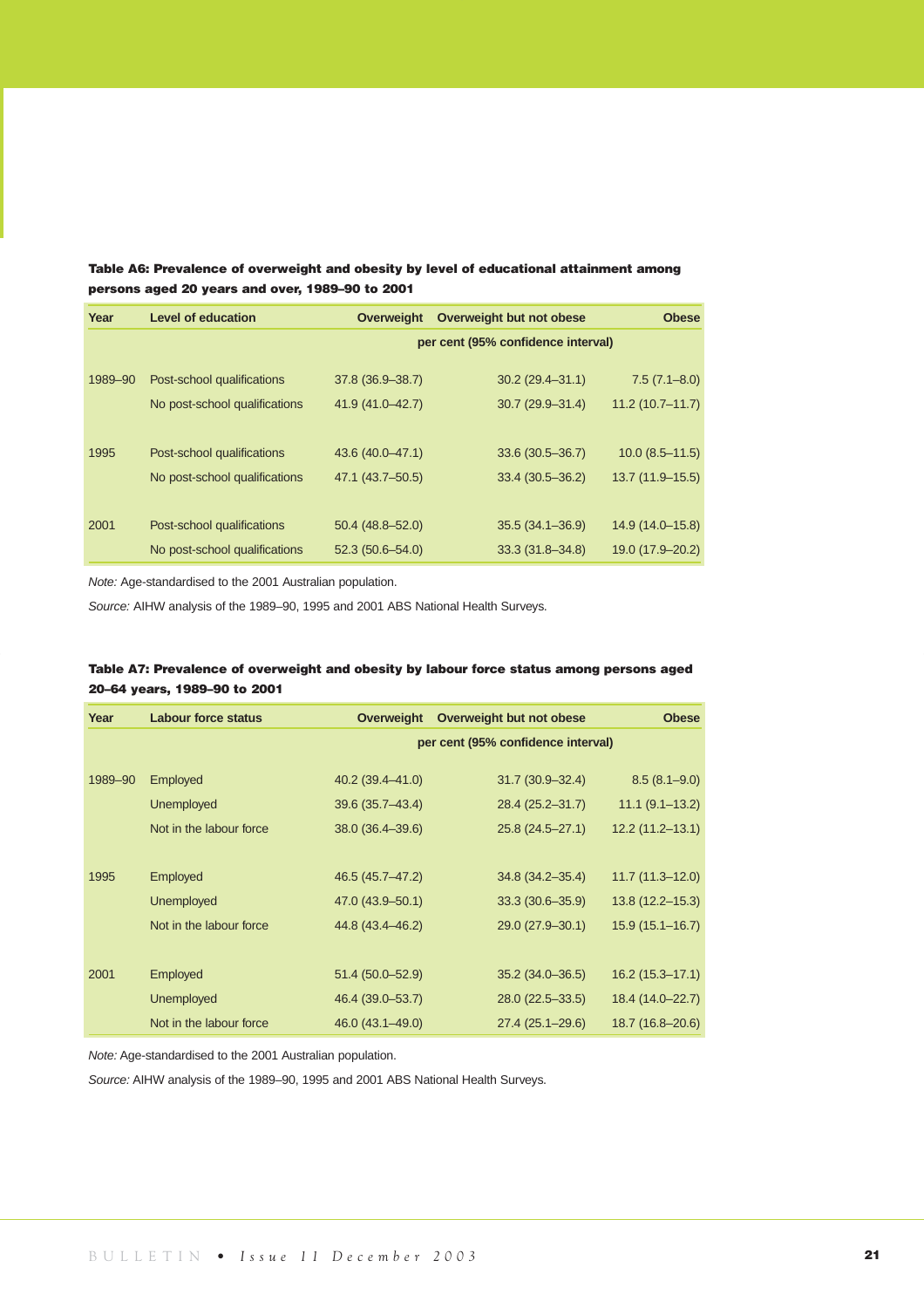

### **Table A8: Prevalence of overweight and obesity by quintiles of equivalent income among persons aged 20 years and over, 2001**

| Income quintile | <b>Overweight</b>   | Overweight but not obese           | <b>Obese</b>        |
|-----------------|---------------------|------------------------------------|---------------------|
|                 |                     | per cent (95% confidence interval) |                     |
| First           | 49.7 (46.2–53.1)    | $30.5(27.9 - 33.2)$                | $19.1(16.9 - 21.3)$ |
| Second          | $50.5(46.9 - 54.1)$ | $31.4(28.6 - 34.2)$                | $19.1(16.9 - 21.4)$ |
| <b>Third</b>    | $51.8(48.4 - 55.2)$ | $35.9(33.0 - 38.8)$                | $15.9(14.0-17.7)$   |
| Fourth          | 51.6 (48.0-55.2)    | 36.0 (33.0-39.0)                   | $15.6(13.7-17.5)$   |
| <b>Fifth</b>    | $50.7(47.0 - 54.5)$ | 36.4 (33.2-39.6)                   | $14.3(12.3 - 16.3)$ |

*Notes*

1. Age-standardised to the 2001 Australian population.

2. The first quintile corresponds to the least equivalent income and the fifth to the most.

*Source:* AIHW analysis of the 2001 ABS National Health Survey.

### **Table A9: Prevalence of overweight and obesity among Indigenous and other Australians aged 18 years and over, 1995 to 2001**

| Year | <b>Indigenous status</b> | <b>Overweight</b>   | Overweight but not obese           | <b>Obese</b>        |
|------|--------------------------|---------------------|------------------------------------|---------------------|
|      |                          |                     | per cent (95% confidence interval) |                     |
| 1995 | Indigenous               | 56                  | 32                                 | 24                  |
|      | Non-Indigenous           | 44                  | 32                                 | 12                  |
| 2001 | Indigenous               | $63.7(55.9 - 71.5)$ | $32.4(27.2 - 37.6)$                | $31.3(25.5 - 37.0)$ |
|      | Non-Indigenous           | 49.7 (48.4–51.0)    | $33.6(32.5 - 34.6)$                | $16.1(15.3 - 16.9)$ |

*Notes*

1. Data are for non-remote areas only.

2. Age-standardised to the 2001 Australian population.

3. Confidence intervals available for 2001 results only.

*Sources:* ABS 2002; AIHW analysis of 2001 National Health Survey data (provided by the ABS).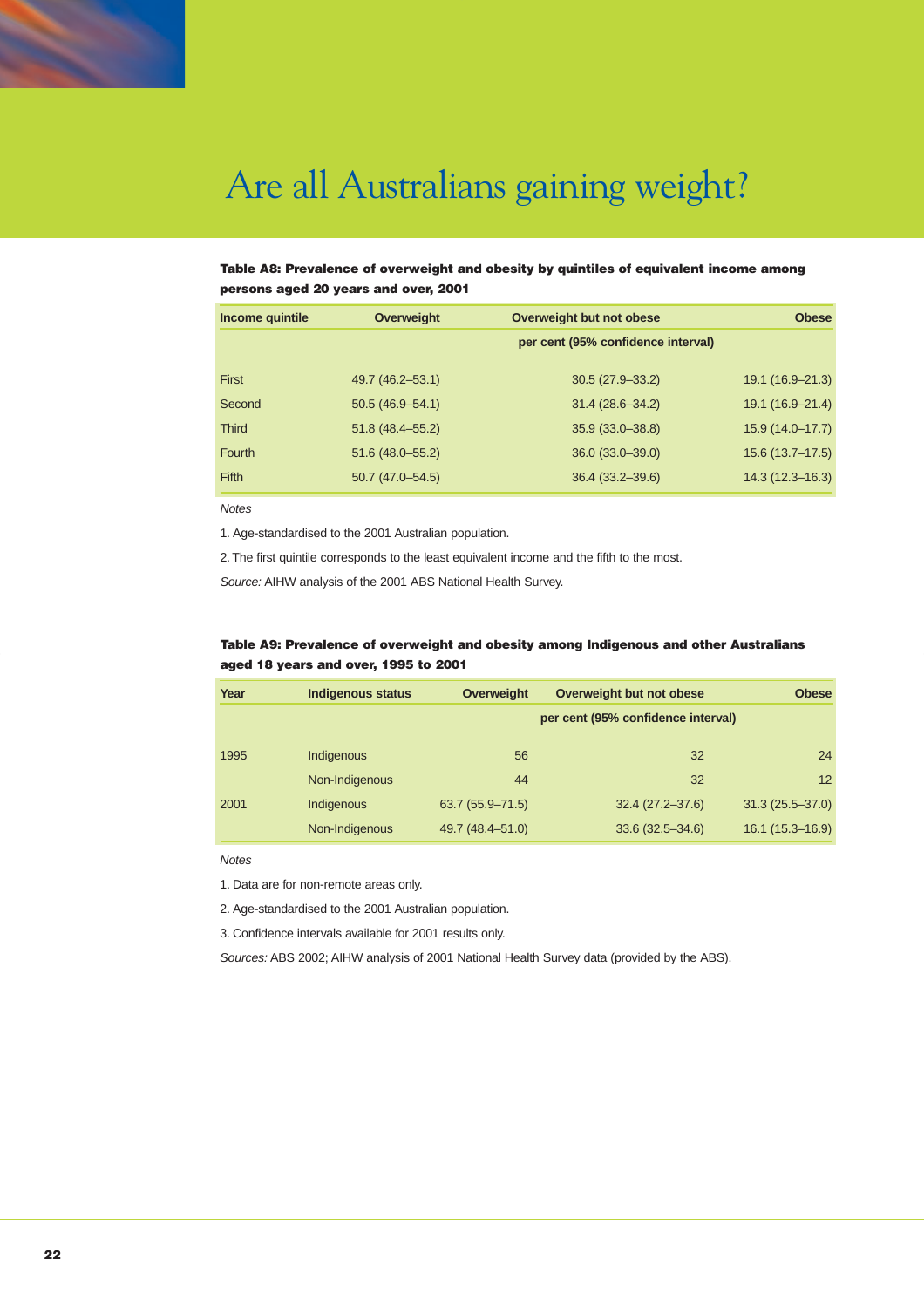| Year    | <b>Country of birth</b> | <b>Overweight</b>   | Overweight but not obese           | <b>Obese</b>      |
|---------|-------------------------|---------------------|------------------------------------|-------------------|
|         |                         |                     | per cent (95% confidence interval) |                   |
| 1989-90 | Australia               | 39.9 (39.2-40.6)    | $30.5(29.8 - 31.1)$                | $9.4(9.0 - 9.8)$  |
|         | All other countries     | $39.9(38.7 - 41.1)$ | $30.2(29.1 - 31.3)$                | $9.7(9.1 - 10.3)$ |
| 1995    | Australia               | 46.4 (45.8-47.0)    | $33.6(33.1 - 34.2)$                | $12.8(12.4-13.1)$ |
|         | All other countries     | 44.3 (43.3–45.3)    | $33.2 (32.3 - 34.1)$               | $11.1(10.6-11.5)$ |
| 2001    | Australia               | $52.6(51.3 - 53.9)$ | $35.3(34.2 - 36.4)$                | $17.3(16.5-18.2)$ |

All other countries 46.5 (44.3–48.6) 31.7 (30.0–33.5) 14.7 (13.5–16.0)

**Table A10: Prevalence of overweight and obesity by country of birth among persons aged 20 years and over, 1989–90 to 2001**

*Note:* Age-standardised to the 2001 Australian population.

*Source:* AIHW analysis of the 1989–90, 1995 and 2001 ABS National Health Surveys.

### **Table A11: Prevalence of overweight and obesity by country of birth among persons aged 20 years and over, 2001**

| <b>Country of birth</b>               | Overweight       | Overweight but not obese           | <b>Obese</b>      |
|---------------------------------------|------------------|------------------------------------|-------------------|
|                                       |                  | per cent (95% confidence interval) |                   |
| Australia                             | 52.6 (51.3,53.9) | 35.3 (34.1,36.4)                   | 17.4 (16.5,18.2)  |
| Other main English-speaking countries | 49.1 (45.3,52.9) | 33.5 (30.4,36.6)                   | 15.6 (13.5,17.8)  |
| All other countries                   | 45.1 (42.4,47.9) | 30.8(28.5,33.1)                    | 14.3 (12.7, 15.8) |

*Notes*

1. Age-standardised to the 2001 Australian population.

2. Other main English-speaking countries include: New Zealand, England, Scotland, Wales, Northern Ireland, Channel Islands, Isle of Man, Ireland, Canada, United States of America and South Africa.

*Source:* AIHW analysis of 2001 National Health Survey data (provided by ABS).

### **Acknowledgments**

Kylie Ball of Deakin University refereed this bulletin. Her valuable comments are gratefully acknowledged. The authors also thank Stan Bennett, Paul Magnus, Lynelle Moon and Anne-Marie Waters for their input.

Funding from the Australian Government Department of Health and Ageing contributed to the production of this bulletin.